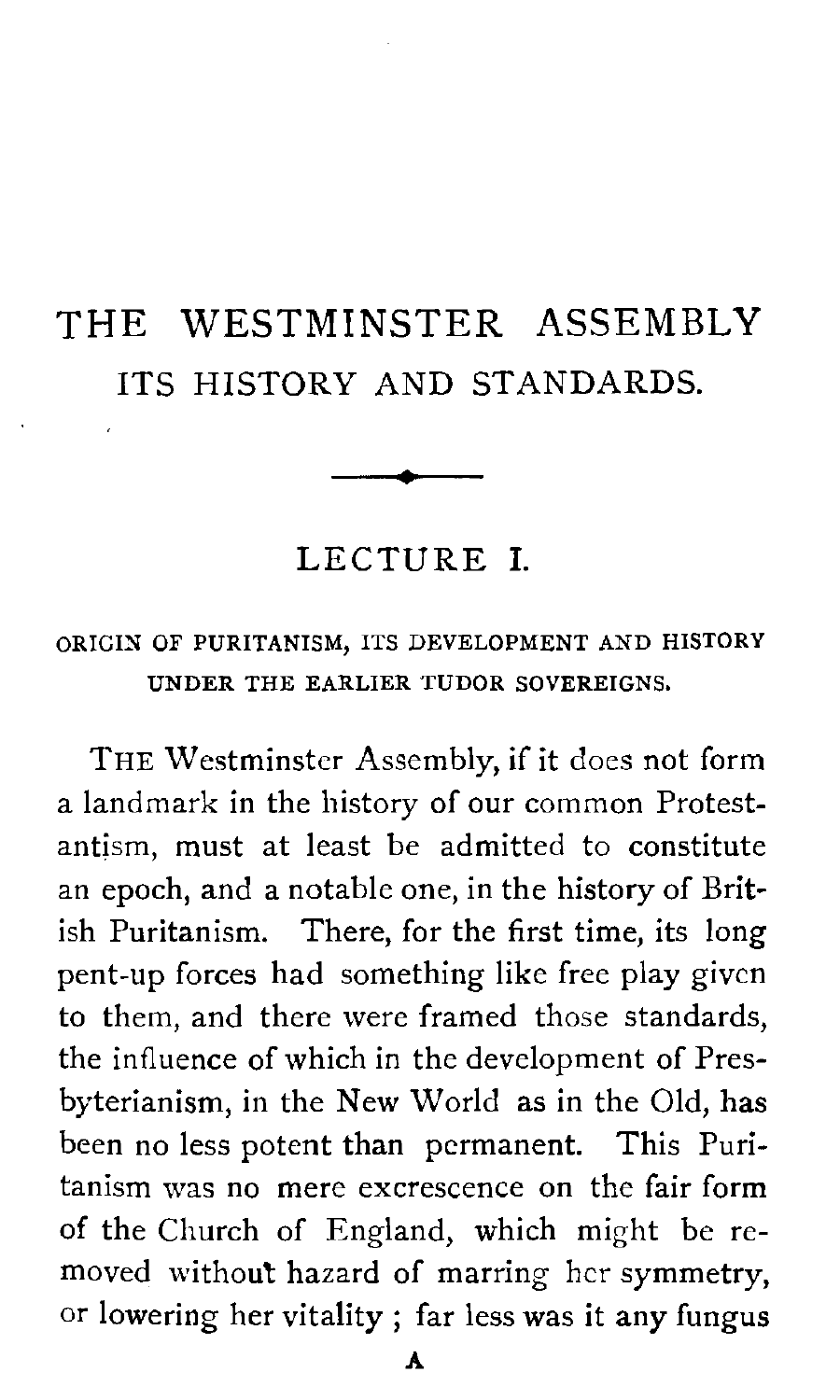growth, endangering life or indicating decay. Neither was it, as it was at one time the fashion to assert, a mere over-sea fancy which had taken captive a few grateful exiles when abroad, and was spread among not a few restless adventurers and brain-sick enthusiasts at home. It was in the English movement for the Reformation of the Mediaeval Church from its very origin. It was  $\pm$  the spring of many of its holiest activities. quickening earnest thought and life, sustaining in , Christian enterprise, and nerving for stem selfsacrifice; and ' for more than **a** century it exercised an influence such as no other party, civil or religious, has obtained at any period of our history.<sup>'1</sup> It finds unmistakeable expression in the writings of Tyndale, who first in the sixteenth century gave to British Christians the New Testament in their native tongue. Nay, its root ideas may be traced back to a greater than Tyndale,-to England's one Reformer before the Reformation,<sup>2</sup>—the great and dauntless Wyclif, of whom it has been truly

**1** Marsden's Early **Puritans,** p. **3.** See Appendix, Note A. <sup>1</sup>

<sup>9</sup> 'The former (Puritanism) may be fairly dated as a system from the days of Wyclif.'-Thorold Rogers in *Princeton Review*. 'If the Reformation of our Church had been conducted by **Wy-** <sup>i</sup> clif, his work, in all probability, would nearly have anticipated the labours of Calvin; and the Protestantism of England might have pretty closely resembled the Protestantism of Geneva. There . is a marvellous resemblance between the Reformer with his poor itinerant priests and at least the better part of the Puritans.'—Le Bas' Life of Wyclif, pp. 365, 366.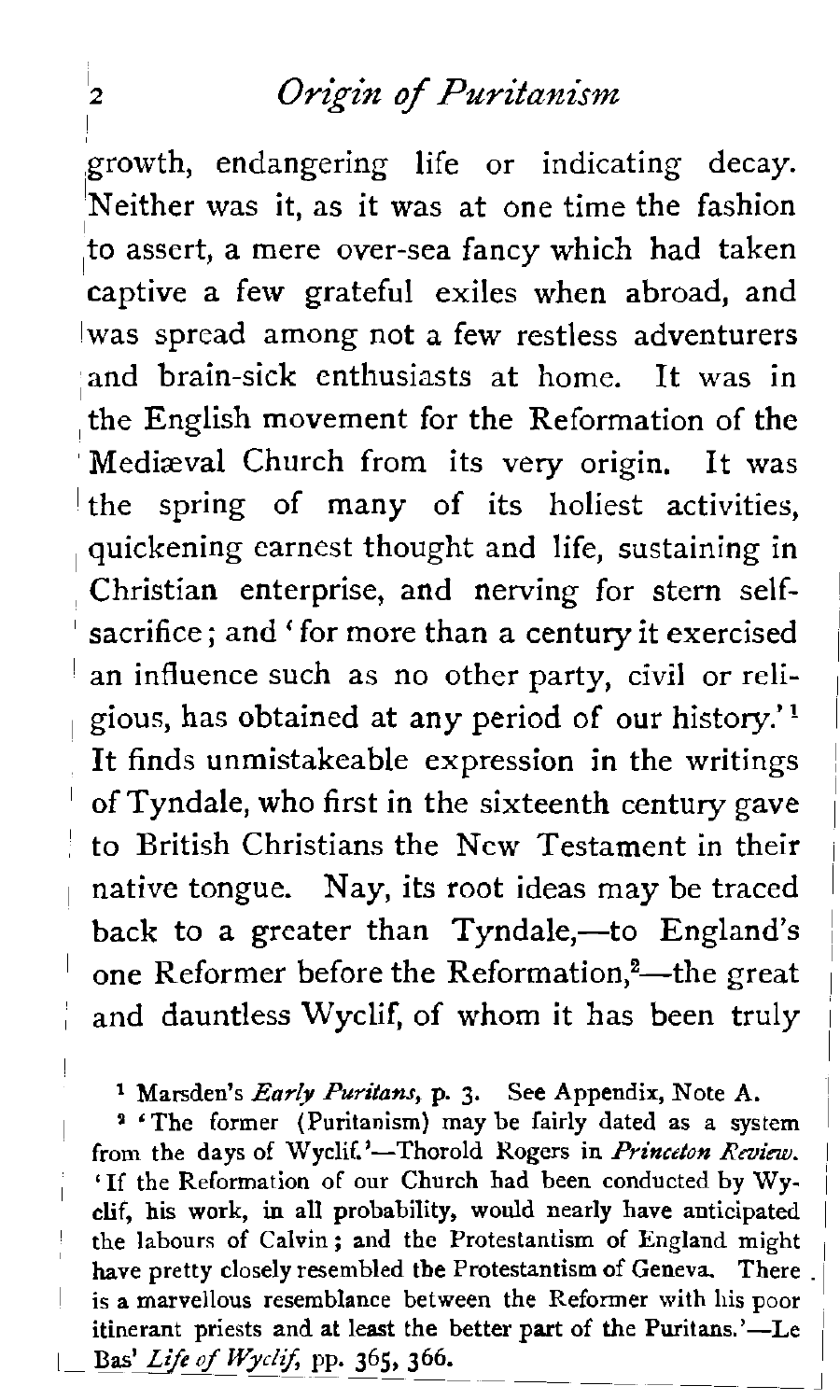said, his country could produce no Luther in the sixteenth century, simply because it had had its Luther already in the fourteenth. In other words, the thing is older than the name.

The names Puritan and Precisian are supposed to have been originally nicknames, applied by way of reproach to those they were used to designate, because they claimed to adhere more purely and precisely than their neighbours to the Word of God as the only authoritative and sufficient rule in matters of doctrine, worship, church polity, and Christian life. This was no empty claim on their part, but one which, notwithstanding many shortcomings and much remaining narrowness, they honestly and earnestly endeavoured to make good. They were not ashamed of the names imposed on them. They took them meekly, and bore them worthily, and I trust their descendants will never feel ashamed either of the names or of the men who did so much to make them honourable. The points of difference between the Puritans and those who fall to be distinguished from them in the Reformed Church of England seem at first to have been few in number, and of minor importance, partly, perhaps, because the full significance of the principle on which these depended was not yet clearly apprehended by themselves ; but much more because, to a certain extent, that principle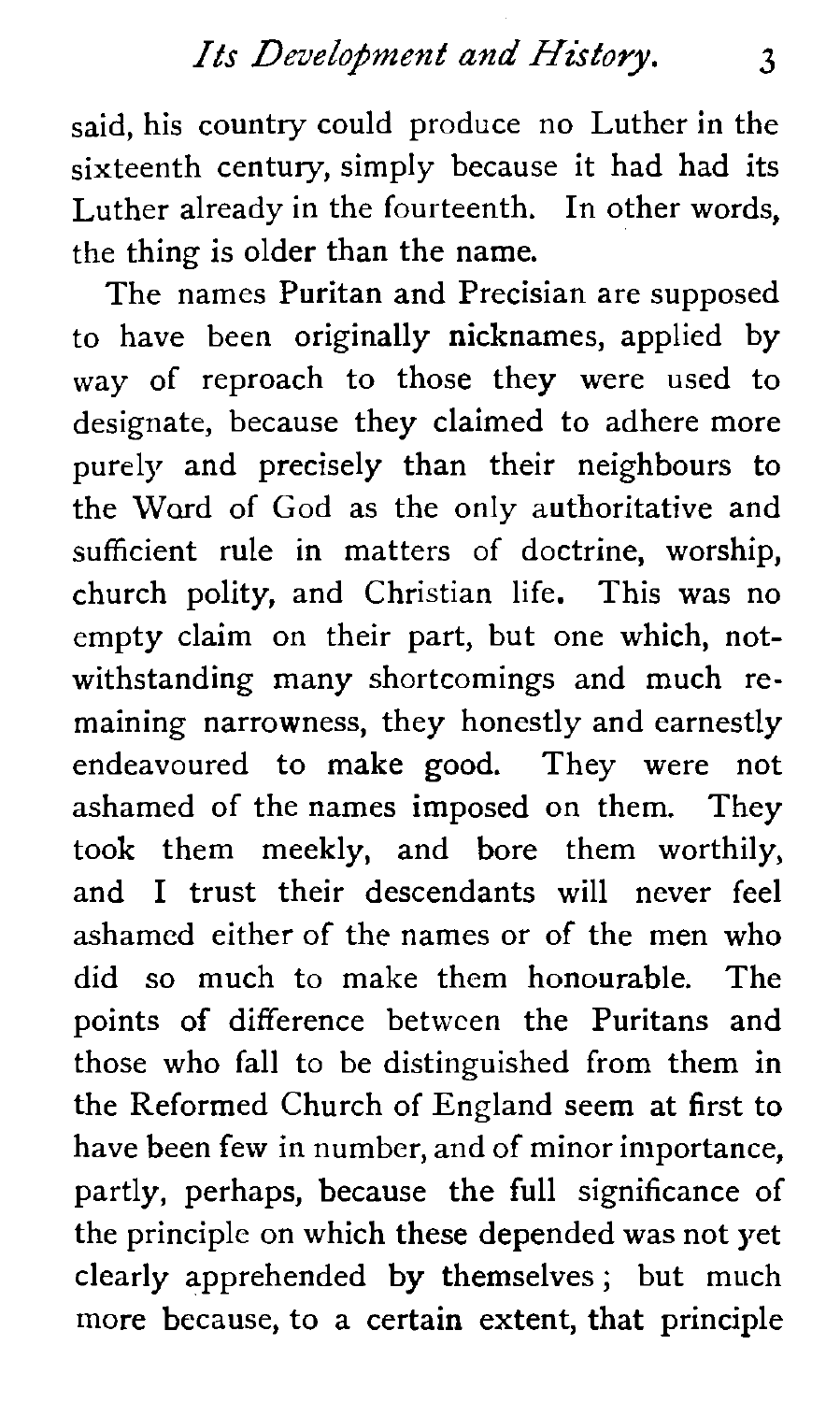was then accepted by almost all leal-hearted supporters of the Reformation. So far as concerned doctrine, the principle in fact may be said to have been embodied in the Sixth Article of the English Church : ' Holy Scripture containeth all things necessary to salvation, so that whatsoever is not read therein, nor may *be* proved thereby, is not to be required of **any man that** it should be believed as an article of the *faith, or be* thought requisite or necessary to salvation.' They and their opponents at that time were at one as to the sufficiency and supremacy of Holy Scripture in matters of faith, and even as to the general import of its doctrinal teaching. Almost all who really valued the Reformation in England held as yet by the evangelical system taught in early times by Augustine, and in-later by Anselm, Bradwardine, and Wyclif. It was the Anglo-Catholic party which, as it developed, first broke **up** the doctrinal harmony of the Reformed Church, and drifted farther and farther from the standpoint of its early leaders, till the Supralapsarianism of Whitgift passed into the minimised Augustinianism of Hooker, and that into the Arminianism of Laud, and the semi-Pelagianism of Jeremy Taylor. So far again as concerned matters of worship and church polity, the only expression at variance with the principle of Puritanism in the Articles of the Church was the first clause of the xxth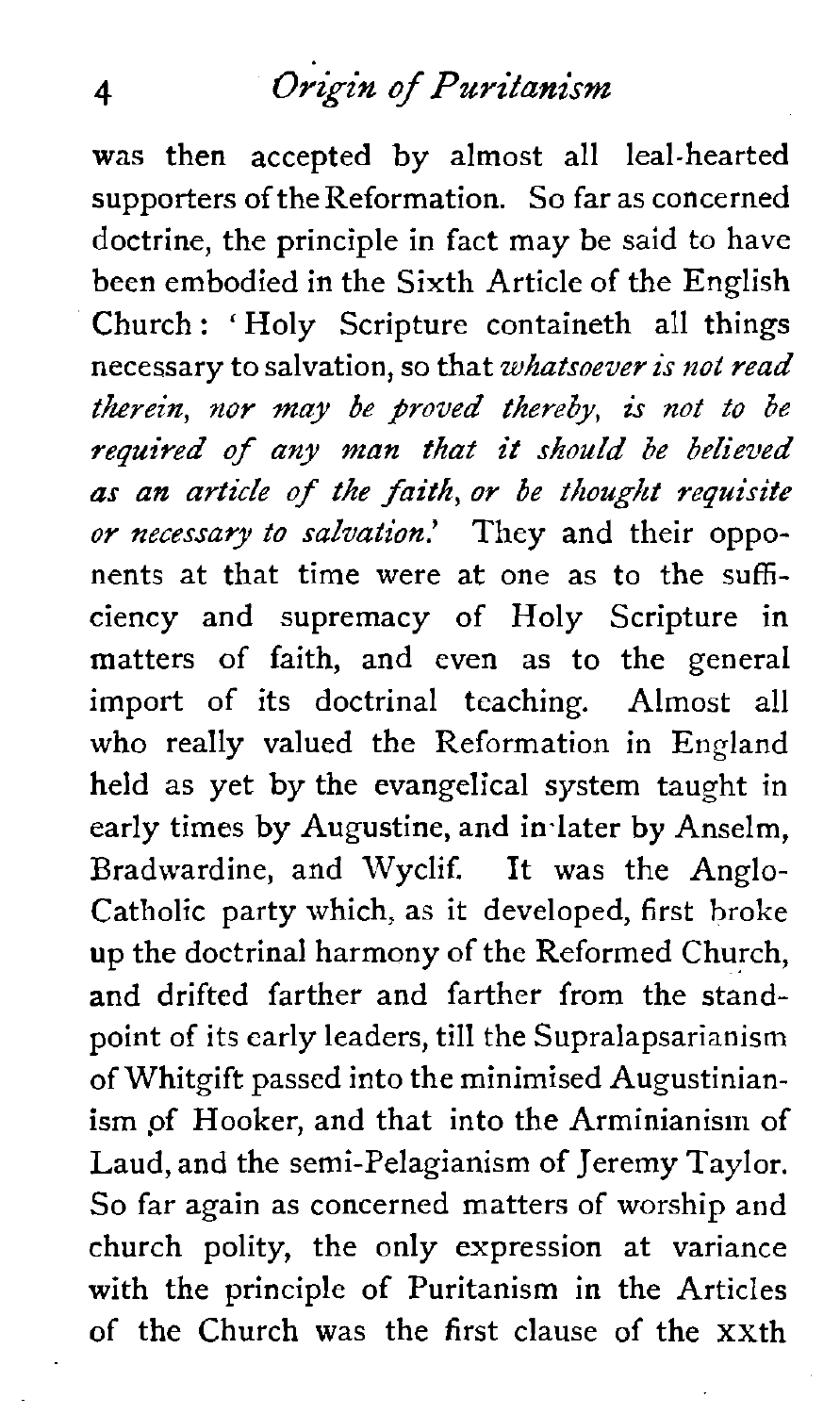Article, asserting the power of the Church to decree rites and ceremonies. This clause was not contained in the corresponding Article as framed in the time of Edward VI.; and they strenuously contended it had been foisted in somewhat inconsiderately in the time of Queen Elizabeth.<sup>1</sup> They further contended that, when viewed in connection with the limiting clause that followed, it was insufficient to justify what they condemned and renounced. The rites and ceremonies at which they scrupled were not, they held, things purely indifferent, which the Church, under such a clause, might claim to enjoin, but things unlawful as having been abused to purposes of idolatry and superstition, and therefore to be laid aside as contrary to the spirit if not to the letter of Holy Writ. In this respect too the agreement between them and those who stood aloof from them, was greater in early than in later times. Many of the first Elizabethan bishops agreed with them, and would willingly have abandoned the obnoxious ceremonies if the queen would have consented. $2$ 

**l** Some of them attributed it to Laud, but wrongly, **as** he did its omission to them. It is found in the Latin edition of **1563,** but not in that of **1571,** nor in the first English edition of **1563,** nor in that of **1571.** Lamb, Cardwell, and **Hallam** doubt if **it** was authorised by Convocation or by Parliament.

*Zurich Letters, passinz.* **In** the doctrinal declaration issued **by** them in **1559,** the subscriber is required to disallow all 'vain worshipping of God devised by man's phantasy, **BESIDES** or contrary to the Scriptures.'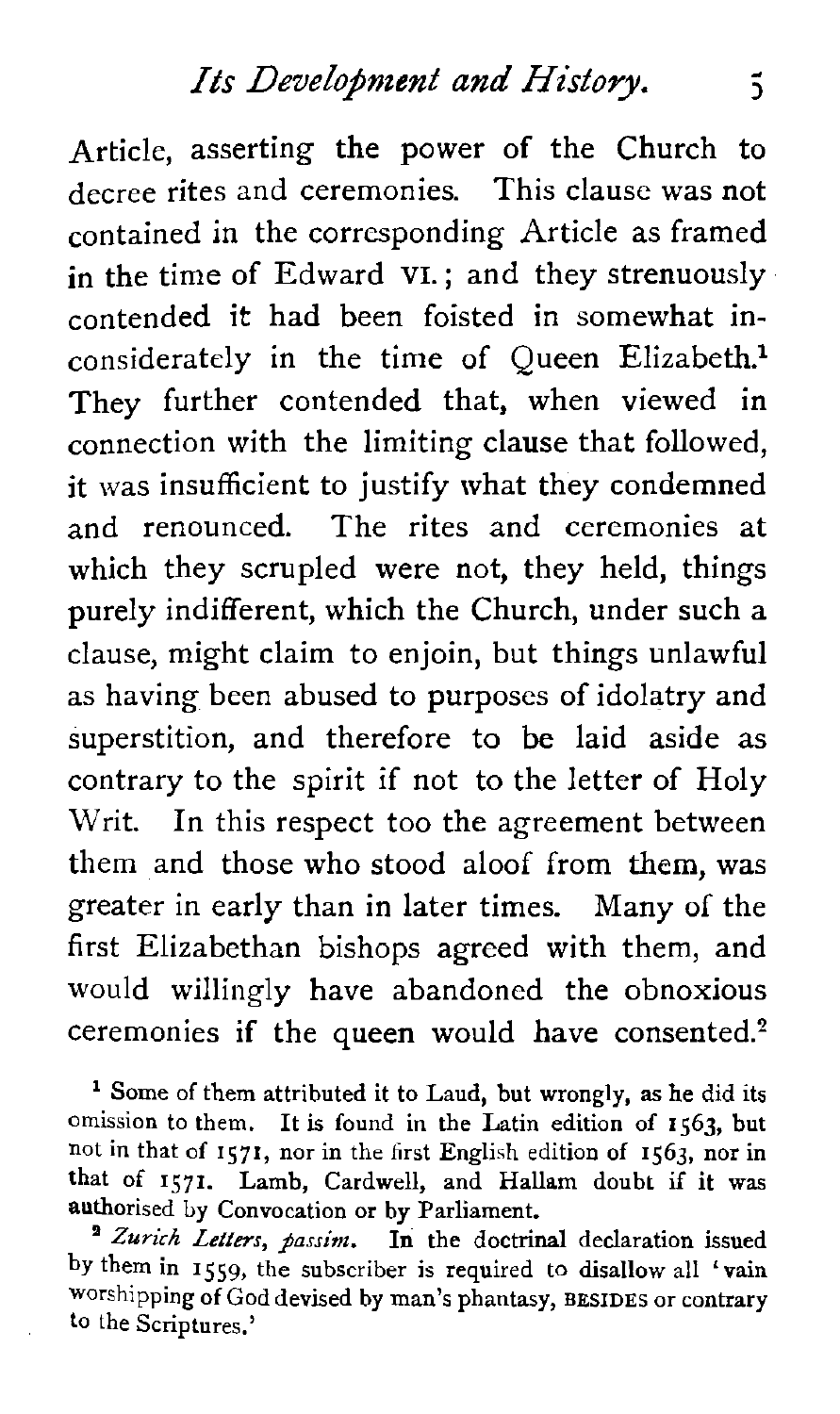Indeed, for more than a century there were not wanting' great and good men, free from all taint of Puritanism, who contended that, if only the authorities in Church and State could be persuaded to consent, all that the Puritans desired in regard to worship might be conceded without injury to religion or danger to the Church.<sup>1</sup>

Their assertion of the essential identity of bishops and presbyters in the apostolic church was also to a certain extent allowed: and while. some contended for the reduction of the hierarchy to more primitive dimensions, others who defended it as lawful did so not on the ground of any supposed Divine sanction, but on the ground of antiquity, expediency, or the propriety of the Church adapting her external framework to the state of monarchies as well as of republics. It was not till the very close of the sixteenth century that higher ground. was taken by the opponents of Puritanism on this point, and at first it was taken only by a few of them.

But it must never be forgotten that Puritanism was something more than a system of doctrine

<sup>1</sup> The celebrated John Hales of Eton, though neither Calvinist nor Precisian, did not hesitate to say 'prayer, confession, thanksgiving, reading of the Scriptures, and administration of the Sacraments in the plainest and simplest manner, were matter enough to furnish out a sufficient liturgy, though nothing either of private opinion or of Church pomp, of garments . . . or of many superfluities which creep into the Church under the name of order and decency did interpose itself.'-Tract on *Schism*, p. 5.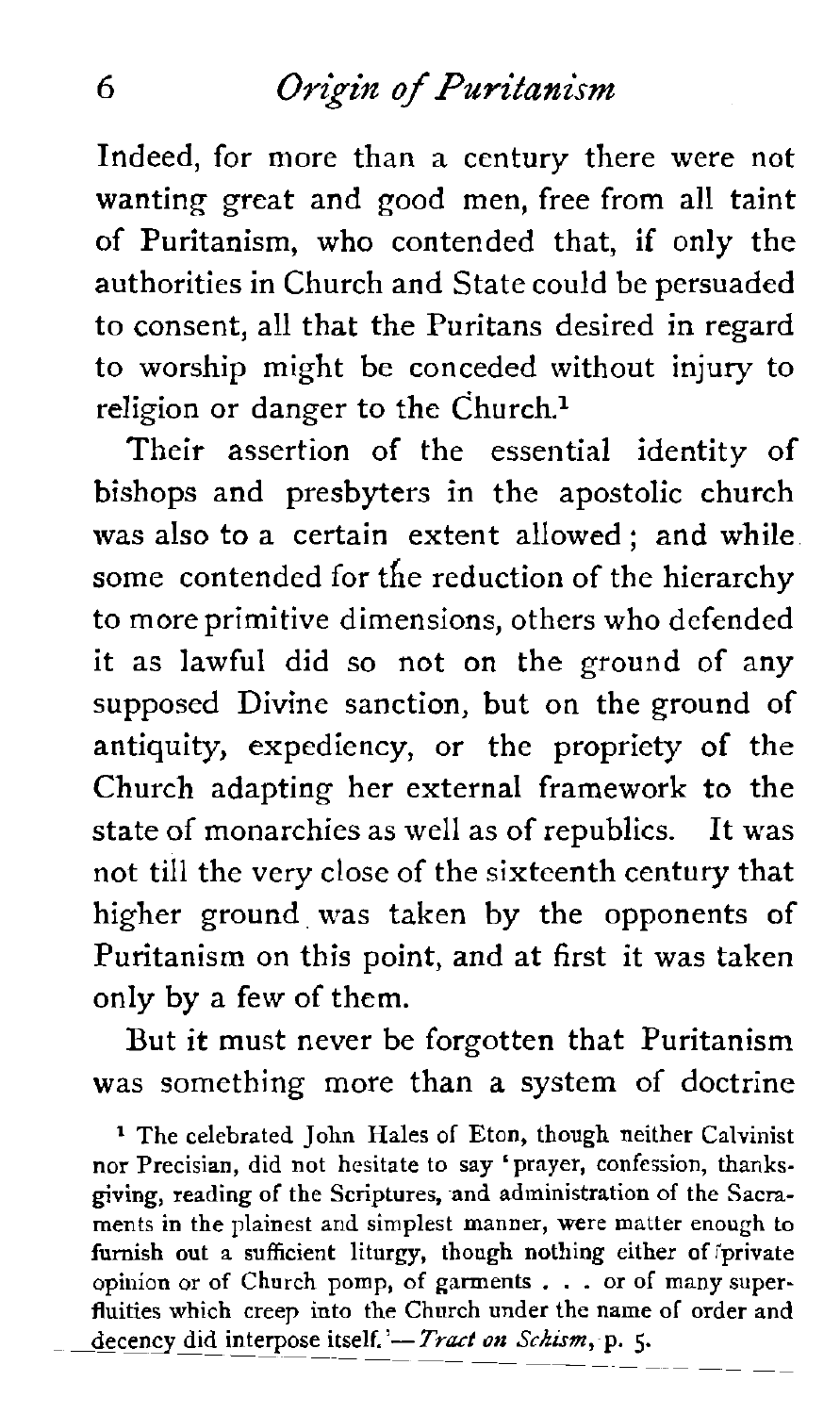*Its Development and History.* 7

however scriptural, or a form of worship and church polity however primitive. It was above all, as Heppe has recently so well shown,<sup>1</sup> a life, a real, earnest, practical life,—a stream welling forth pure and copious from the deepest depths of their spiritual natures, and by its unfailing supplies stimulating and sustaining many forms of Christian activity and loving self-sacrifice-a fire kindled and kept alive from above, to purge, re-mould, and transform the soul, and so the whole man. It was

**<sup>1</sup>***Geschichte des Pietismus,* etc., pp. **20, 21.** Their idea was, 'Dass das Christenthum nothwendig Leben, und zwar ein ernstes, ganz und gar vom Worte Gottes beherrschtes und streng geregeltes Leben sein miisse, in welchem der Christ sich nicht gehen **zu** lassen sondern sich unablassig **zu** uben, sich in Zucht zu nehmen, sich selbst in Angesichte des Wortes Gottes zu prüfen und durch anhaltendes Gebet, durch Meditation, durch Fasten, iiberhaupt durch methodische und ascetische Uebung in der Gottseligkeit einer immer vollkommencren Heiligung nachzustreben habe.' **'The**  distinctive feature of Puritanism was not to be found in **its** logical severity of doctrine or in its peculiar forms of worship, but in its clear conception of the immediate relation existing between every individual soul and its God, and in its firm persuasion that every man was intrusted with a work which he was bound to carry out for the benefit of his fellow-creatures. Under both these aspects it was pre-eminently the religion of men who were struggling for liberty. The Puritan was not his own. He belonged to God and to his county. The motives which urged other men to give way before the corruptions of despotism had no weight with him. The temptations which drew other men aside to make their liberty a cloak for licentiousness had no attractions for him. Under the watchwords of faith and duty our English liberties were won ; and however much the outward forms of Puritanism may have fallen into decay, it is certain it is under the same watchwords alone that they will be prescrved as a heritage to our children.'-History of *England* from the *Accession* of *James* **I.,** by *S.* R. Gardiner, **voL ii.**  Pp. 487,489. See also Appendix, Note A.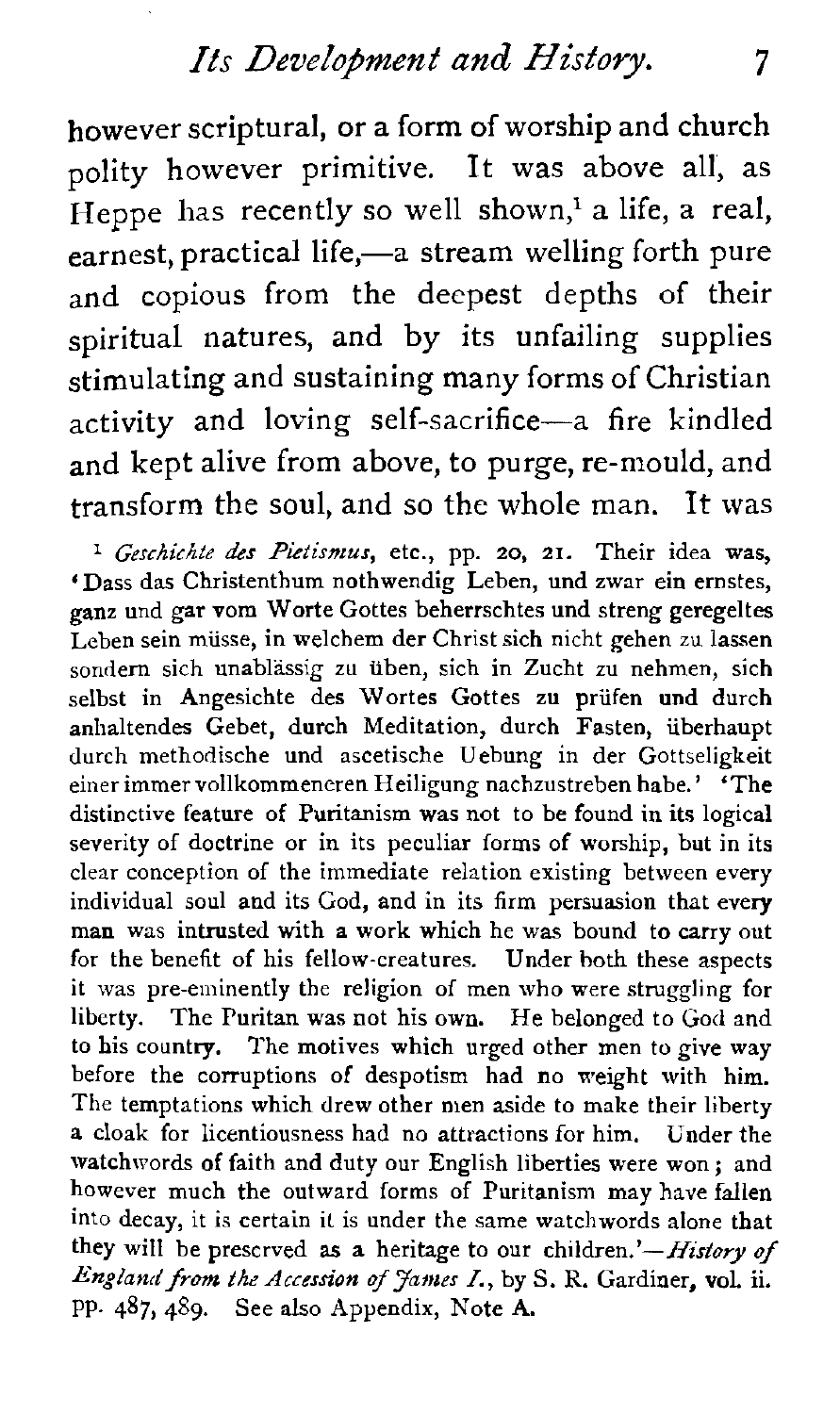not till this wellspring of higher life was dried up, -not till the glowing fire within which the Spirit of God had kindled had died out, or died down, <sup>1</sup> that Puritanism became rigid and repulsive, and lost its real power both over its own adherents and over the outside world. Let me enter a little more, though it can only be a little more, into details as to its origin and development.

I have told you that the principle of Puritanism  $-$ the principle which, in fully developed form, was to be enshrined in the xxth chapter of our Confession of Faith $1$ -may be traced, at least in germ, in the writings of the noble man who, in the sixteenth century, followed most closely in the footsteps of Wyclif, and is now regarded by many as the true Reformer of his country. More sweetly persuasive, more powerfully constraining, than all the fitful edicts and articles of Henry VIII., and all the timid concessions of the cautious Cranmer, were the silent, gentle, holy influences proceeding from the lives, labours, and sufferings, from the teachings, oral and written, of the unofficial men who had given up all for Christ, and, notwithstanding the hazards they incurred, shunned <sup>i</sup> not to declare the whole counsel of God. They <sup>1</sup> strove to set it forth purely and fully by first of all

' 'God **alone is** Lord **of the conscience, and hath left it free**  from the doctrines and commandments of men which are in any**thing contrary to His Word or beside it in** *matters* of *faith* **and** <sup>1</sup> *worship.'* l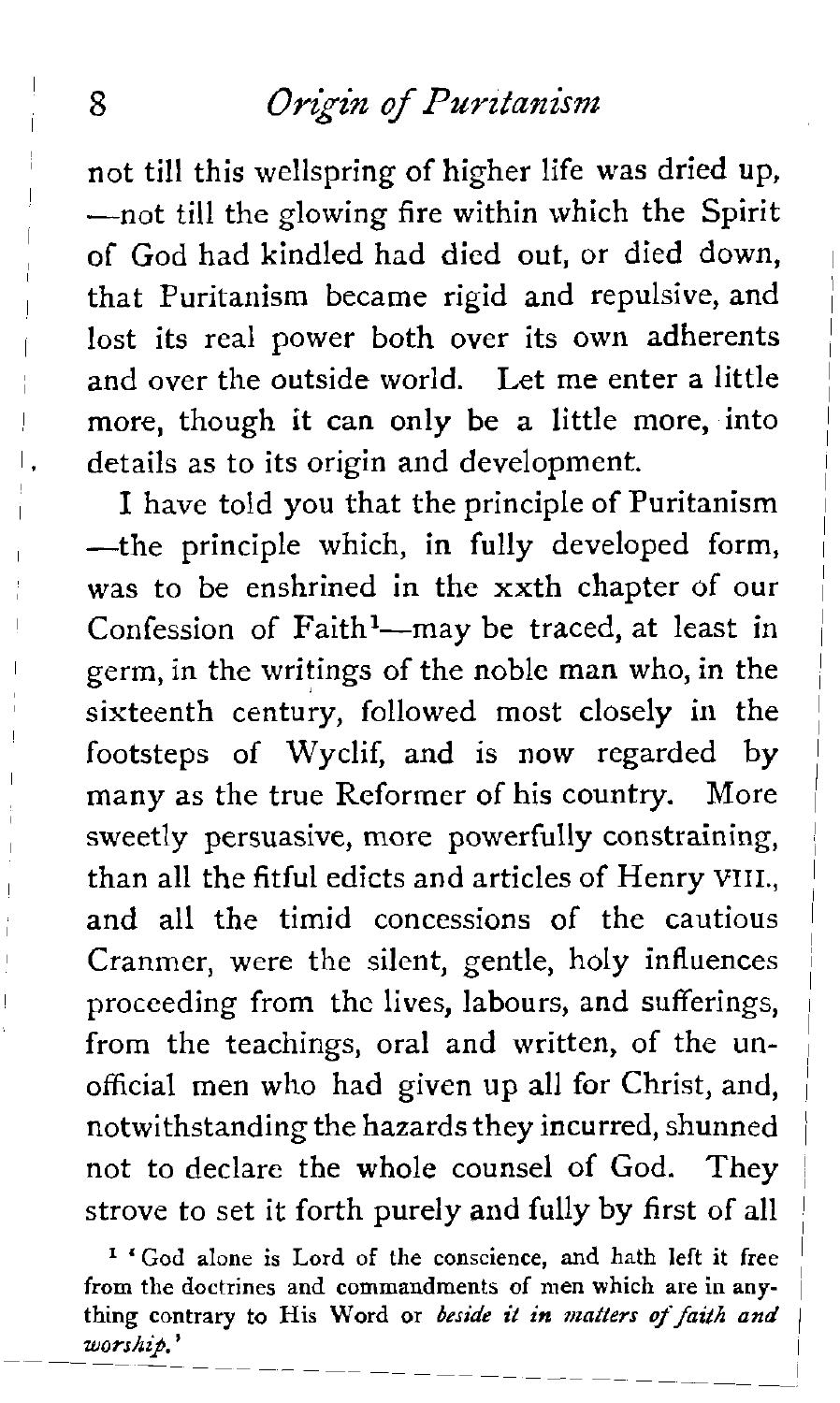translating into their native tongue the Scriptures of the Old and New Testament. Foremost among these worthies stands William Tyndale, ' an apostle of our England,' as Foxe has termed him, and beyond question the chief instrument used by God in preparing for the Anglo-Saxon race that best of His gifts to it, our time-honoured English Bible, with its simple, racy yet majestic, and now venerable forms of speech.

Tyndale was born in Gloucestershire about 1484, was early sent to Oxford, where he distinguished himself in several liberal studies. He then removed to Cambridge, where he prosecuted the study of Greek under Erasmus. Soon after, he formed the resolution which it may be said to have been the one object of his life to carry out, viz., that if God should spare him he would cause the boy that driveth the plough to have more knowledge of the Scriptures than the priests of the Church then had.<sup>1</sup> At first he thought to attain his object through the aid and patronage of Tunstal, Bishop of London, whose learning and liberality Erasmus had so generously lauded. He found, however, by sad experience not only that there was no room for the translator of the New Testament 'in my Lord of London's palace,' but

<sup>&</sup>lt;sup>1</sup> Demaus's *Life of William Tyndale*; also Biographical Notice prefixed to Parker Society's edition of his Doctrinal Treatises, **by** Professor Walter, pp. Ixi, lxxiii, **lxxv.**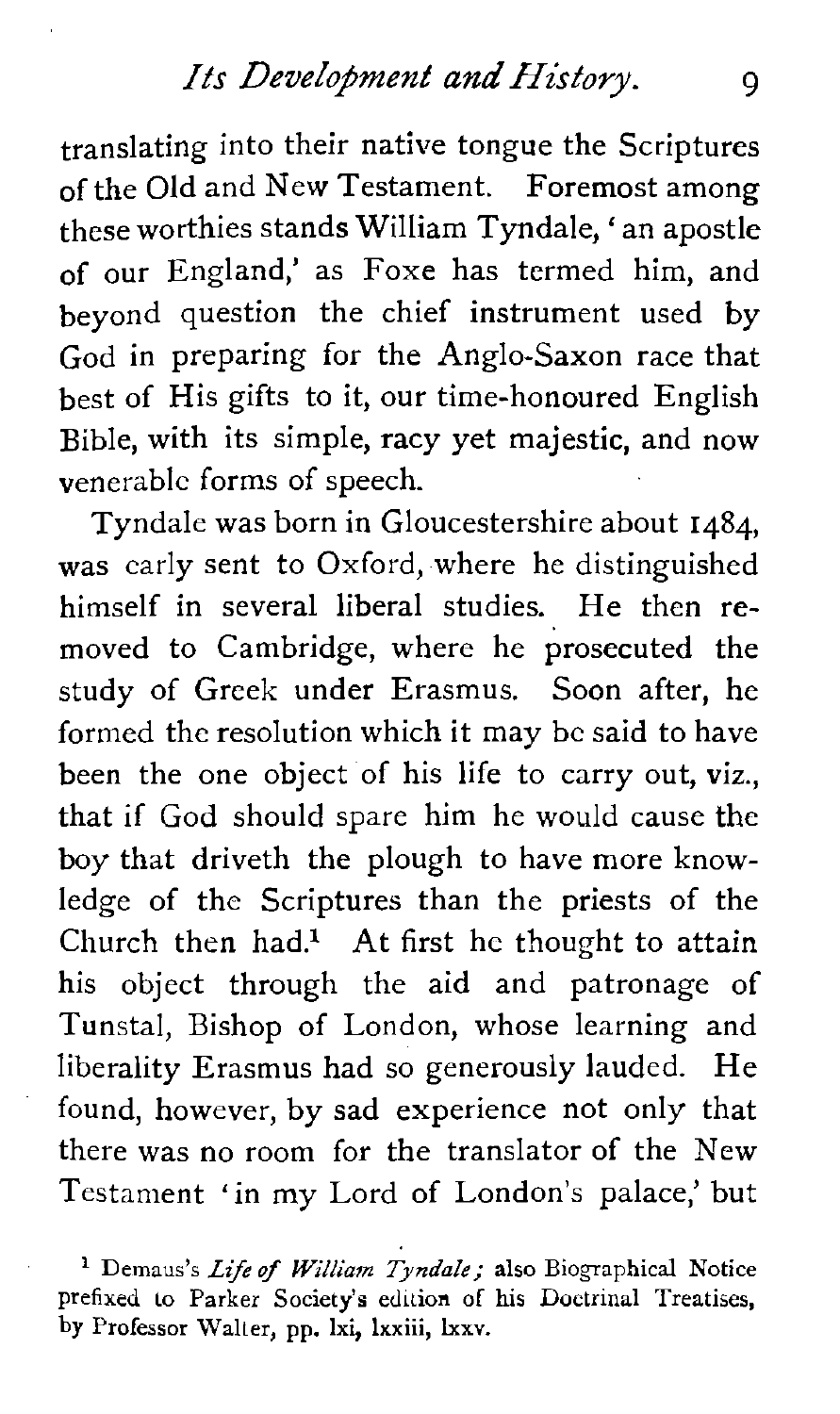also that there was no safe retreat for him in all England. Even in his exile but little peace and safety fell to his lot. His steps were dogged by the emissaries of the king and the prelates, as well as by their foreign sycophants. The reformer's noble work was retarded and his life embittered by their hostile efforts. But in exile and poverty he laboured on even as he had done in England, 'studying most part of the day and night at his book, eating but sodden meat if he might have his will, and drinking small single beer ;' largely dependent on the charities of Christian friends for the supply of his wants, yet reserving most of what they bestowed on him for the sick and poor, and commending himself to the English merchants at Antwerp, as to Scottish students at Marburg, by his singularly gentle and attractive life. Notwithstanding all difficulties and privations he faltered not in his sacred purpose till he had brought out several editions of his New Testament, had introduced it into Scotland as well as into England, and had got ready for the press a large portion of the Old Testament. In the weary months which he spent in the prison at Vilvorde, just before his trial and martyrdom, it has been supposed that, literally to carry out his cherished purpose, he prepared for the press an edition of the New Testament in the vulgar dialect, and with its spelling conformed to the rude pronunciation<br> $\frac{p_1}{p_1} = \frac{p_2}{p_1} = \frac{p_1}{p_2} = \frac{p_2}{p_1} = \frac{p_1}{p_2} = \frac{p_2}{p_2} = \frac{p_1}{p_2} = \frac{p_2}{p_1} = \frac{p_2}{p_2} = \frac{p_1}{p_2} = \frac{p_2}{p_2} = \frac{p_1}{p_2} = \frac{p_2}{p_2} = \frac{p_2}{p_2} = \frac{$ 

p-p- p-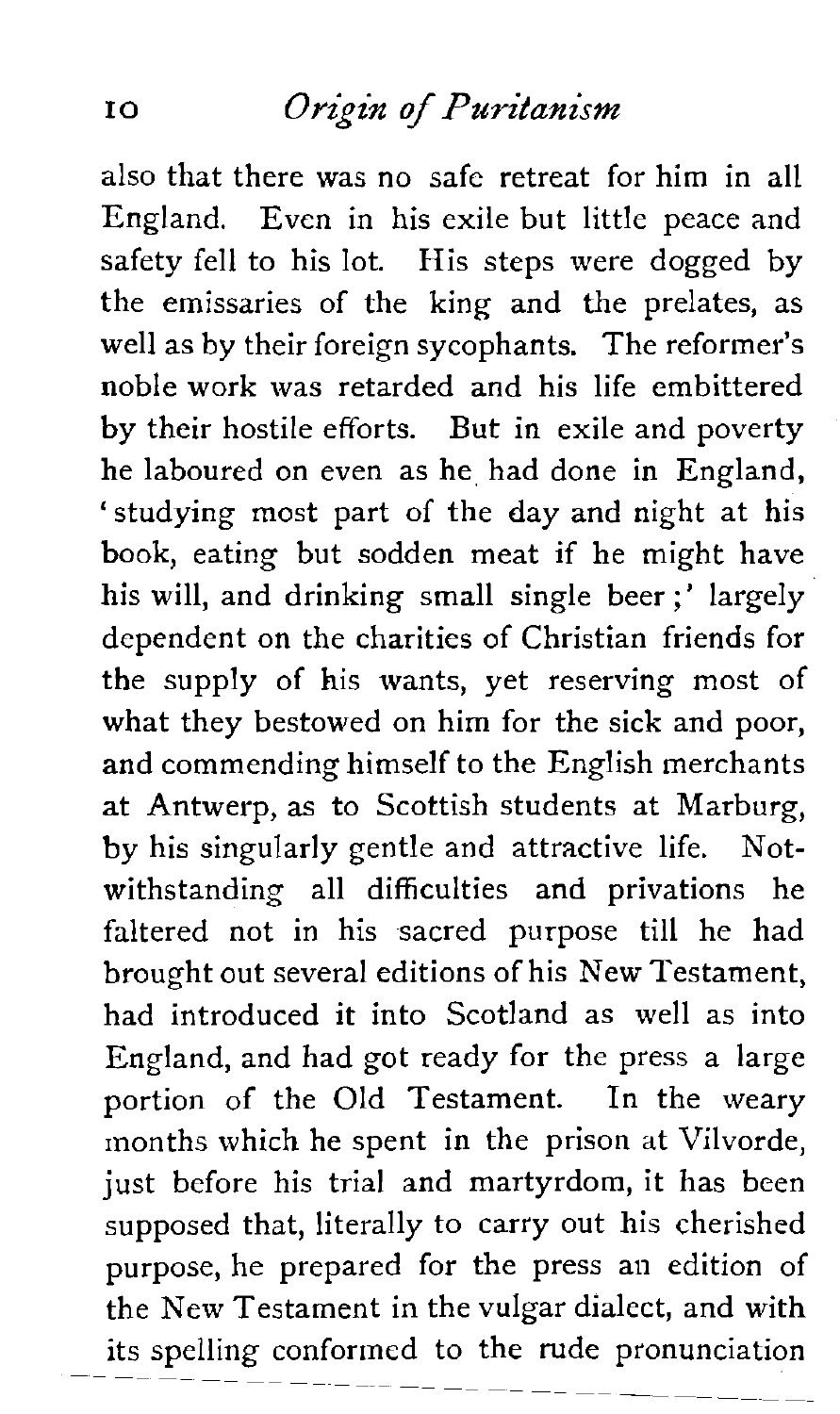of the ploughboys of his native district.<sup>1</sup> He perished at the stake on the 6th of October 1536, with the prayer on his lips, 'Lord, open the king of England's eyes.' And before another year had begun its course ' his prayer may be said to have been answered, for the first volume of Holy Scripture ever printed on English soil came forth from the press of the king's own printer-a folio Testament, of Tyndale's version, with his Iongproscribed name on its title-page.' In the prefaces and prologues prefixed to his translation of the several books of the New Testament, as well as in the didactic and controversial treatises which he published separately, Tyndale maintained the sufficiency and authority of Holy Scripture in thorough Protestant and Puritan style, and defended the doctrines of grace against the semi-Pclagianism of Erasmus and Sir Thomas More, ere Calvin had yet entered the lists as the champion of the old Augustinianism. He asserted the Scriptural identity of presbyters and bishops, and the propriety of a simple Scriptural form of worship, and especially of that form of observing the Lord's Supper, which came to be identified with the Puritan name and with our  $Scottish$  Reformer<sup>2</sup>

**SO Professor Walter (p. Ixxv.)** ; **but Demaus gives (p. 411) <sup>a</sup> different explanation of the peculiar spelling of that** edition.

' **Tyndale's treatise Of** *the Supper* **of** the **Lord; vol. iii. pp.**  <sup>2</sup> Tyndale's treatise *Of the Supper of the Lord*; vol. iii. pp.<br>265, 266 of Parker Society's edition of his works : 'Come forth  $-$  --  $-$  --  $-$  -- --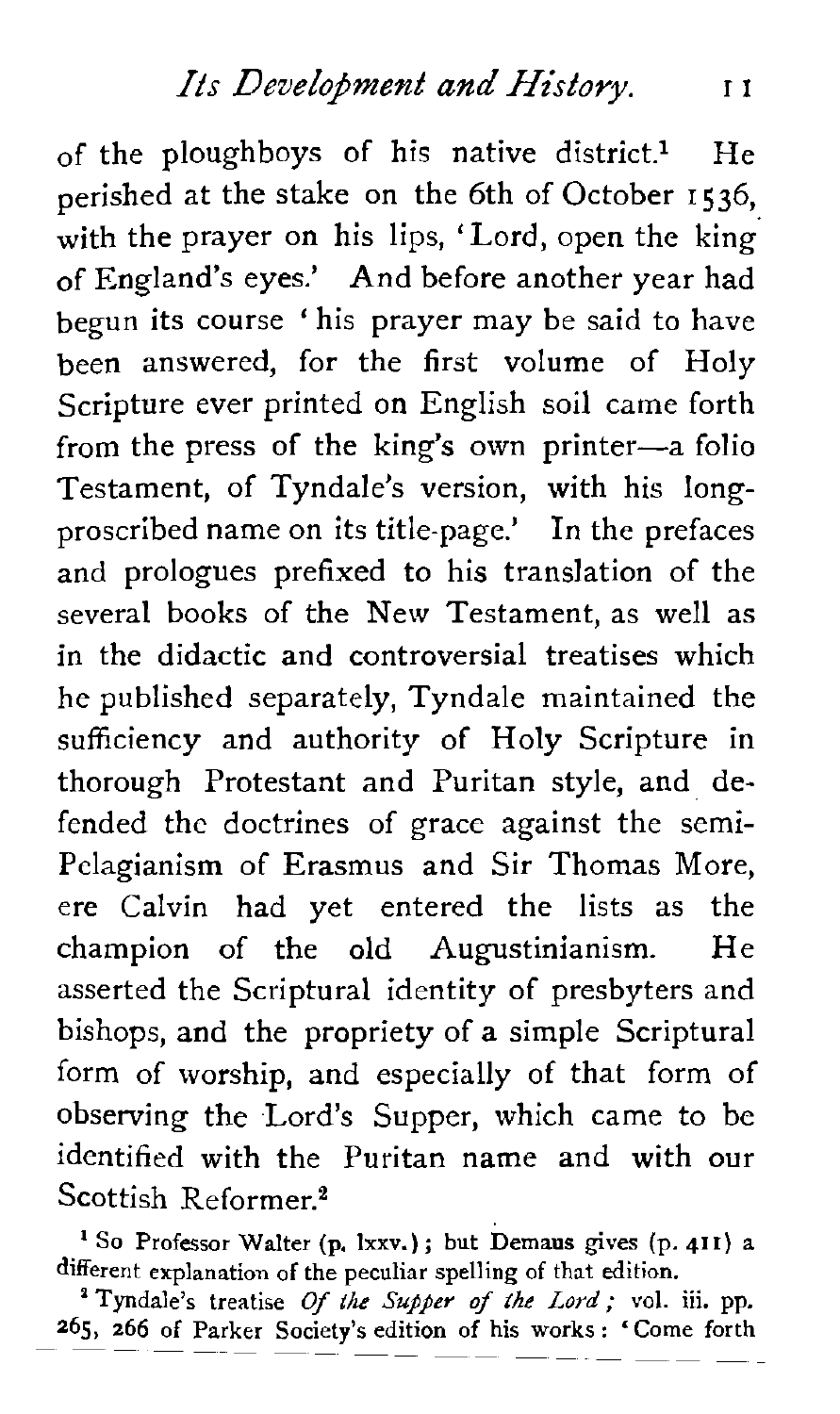Next to Tyndale falls to be placed Miles Coverdale, who followed so closely in his footsteps, labouring in the same great work, and sharing many of the same great trials and privations. Coverdale is supposed to have been a native of the North Riding of Yorkshire, and to have been born in 1488. He was educated at Cambridge, and formed one of the band of youthful reformers trained by Dr. Barnes, Prior of the Augustine Friars there. 'Nothing in the world,' he says in the first letter he wrote to Cromwell, 'I desire but books; these once had, I do not doubt butAlmighty God shall perform that in me which he hath begun.' The books were got and God blessed the study of them, so that he became one of the earliest preachers of the new faith in Essex and Suffolk. In October **1535,** he published the first edition of his translation of the whole Bible. It appears to have been printed abroad, probably at Zürich ; but in 1537 it was republished in London. Though occasionally favoured by Cranmer and Cromwell, Coverdale had to hurry into exile when the bloody statute of the Six Articles was passed. He spent some time at Tübingen, and for several years he had to content himself with a very humble post in the Palatinate, and to endure pinching poverty, while by his writings he was making

**reverently unto the Lord's table, the congregation now set round about it and in their other convenient seats.'**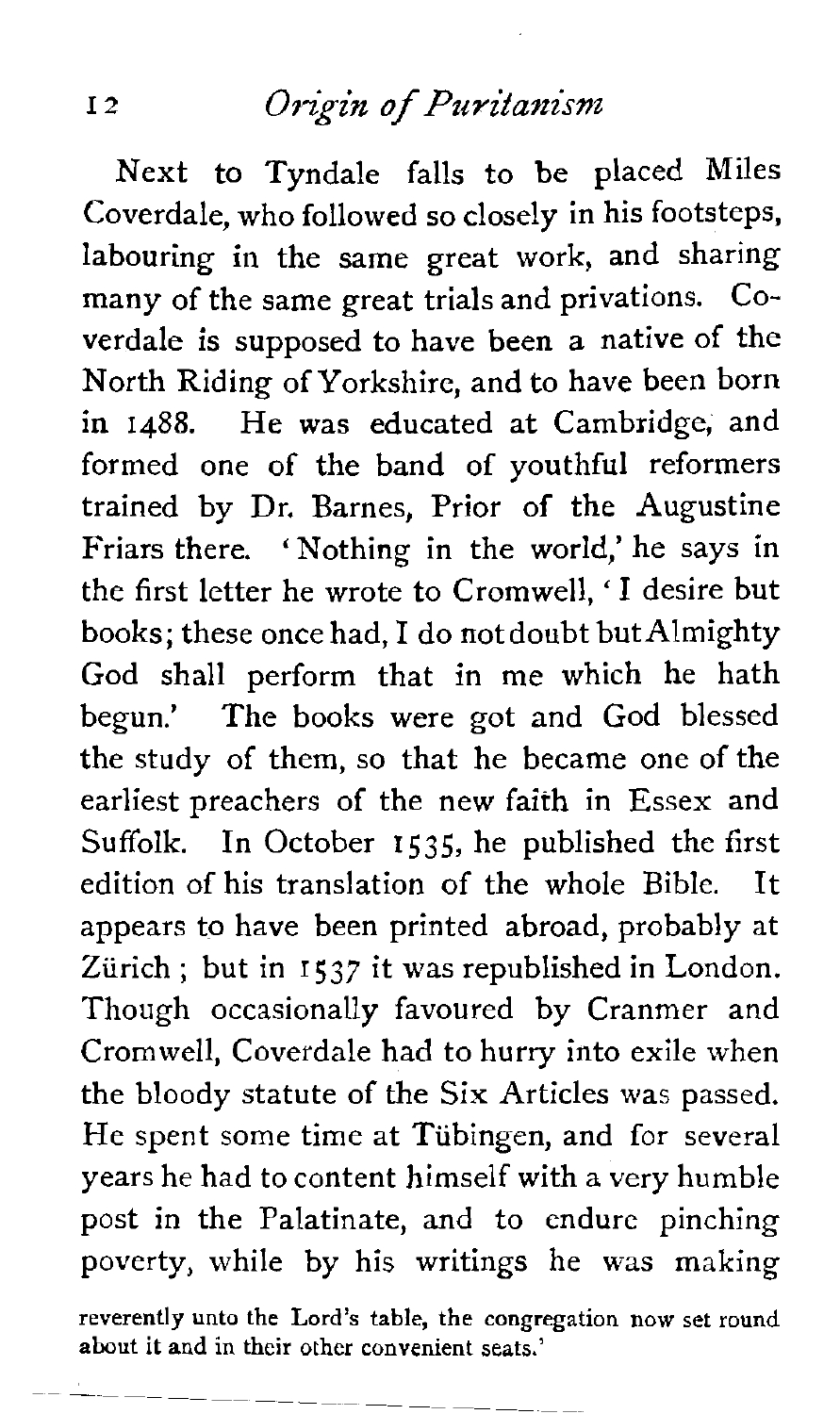many rich. He was raised from the post of pastor and teacher at Bergzabern to the bishopric of Exeter by the good king Edward, and contributed largely to the progress of the Reformation in his brief reign. But he had to leave again on the accession of Mary, being rescued from prison and death only by the persistent intercession of the king of Denmark, to whom his brother-in-law-a Scot by name M'Alpin or Machabeus-was chaplain.<sup>1</sup> He did not disdain when again in exile to act as a humble elder in Knox's congregation at Geneva; $2$  nor, though himself the author of an English version of the Scriptures, did he refuse to take a principal part in preparing and carrying through the press the well-known Genevan version of the Bible, which became so soon and remained so long the favourite one among the Puritans. On his return to his native country after the death of Mary he consented to take part in the consecration of the first Elizabethan archbishop of Canterbury, and was permitted to do so, without rochet or surplice, and in his plain black gown.<sup>3</sup> Yet for his nonconformity in regard to the habits, as they were termed, or for his connection with the Genevan exiles, he was left for four years

' **Biographical Notice** of **Coverdale, prefixed to Parker** Society's **edition of his Remains, pp. vii,-xiv.** 

*Livre* des *Anglais,* **printed by J. S. Burn in 1831.** 

**'See documents as to Parker's consecration in Burnet's History of** *the Reformation;* **No. g** : **'Toga lanea talari utebatur.'**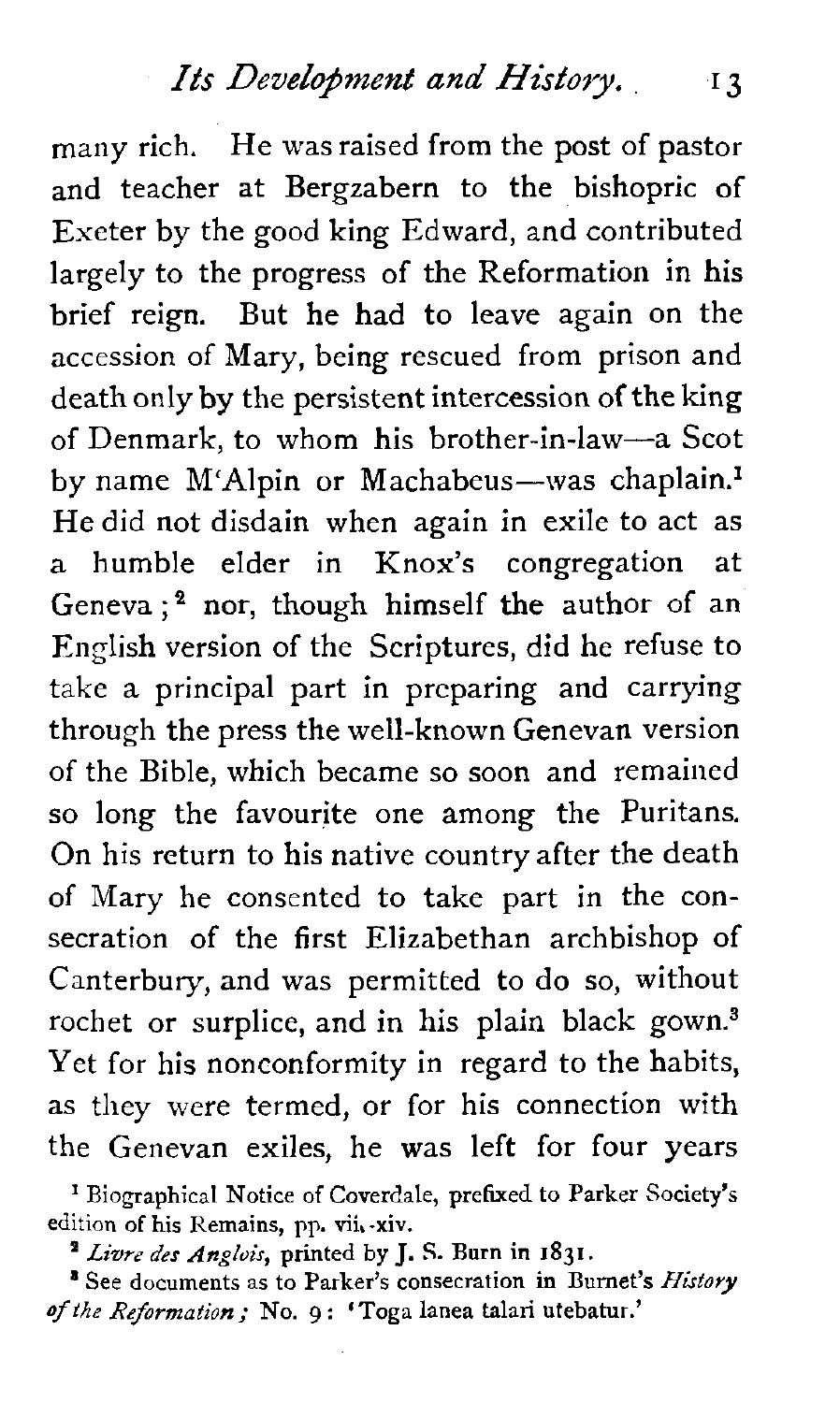without preferment, and within two years afterwards he had to give up the only preferment allotted to him-the humble benefice of St. Magnus, London Bridge. Thus the man who after Tyndale did most to perfect our Anglo-Saxon version of the Scriptures, when on the verge of eighty years of age, was consigned to neglect and penury-in such circumstances not less hard to bear than the prison and the stake at Vilvorde.

Hugh Latimer<sup>1</sup> and John Hooper were hardly less notable characters and bold confessors of the truth in days when it was dangerous to be so, than the two I have mentioned ; ai.d though they were both ultimately placed in high official stations, their influence tended decidedly in the same direction as that of Tyndale and Coverdale. No

<sup>1</sup> The following account of him by Alexander Alesius, written just after his cruel martyrdom, cannot fail even yet to interest us in him  $:$   $-$ 'He who has made the acquaintance of Dr. Latimer, Bishop of Worcester, has seen Polycarp-a venerable old man, gentle, grave, affable, learned, eloquent, the friend of the poor, dear to all the pious and learned, revered by myself. How often have I seen and heard him teaching the gospel before Henry **VIII.,** the King of England, in the royal palaces at Westminster, Greenwich, and Hampton Court, with the greatest commendation and applause of the king, of the nobles of the realm, and of all ranks of the community. Who at that time was dearer to the king-and to all the nobility ? Who then was not proud to shake hands with him ? Who **did** not esteem it a great privilege to converse with him? And yet such was his humility and kindliness that at court, and in the streets of London, he would take me, an exile, by the arm and converse with me right pleasantly. I remember yet the things he then foretold me, and which events have since verified.' Psalm then foretold me, and which events have since verified.' xxxvii. verses I and 2, in his *Primus Liber Pralmorum.*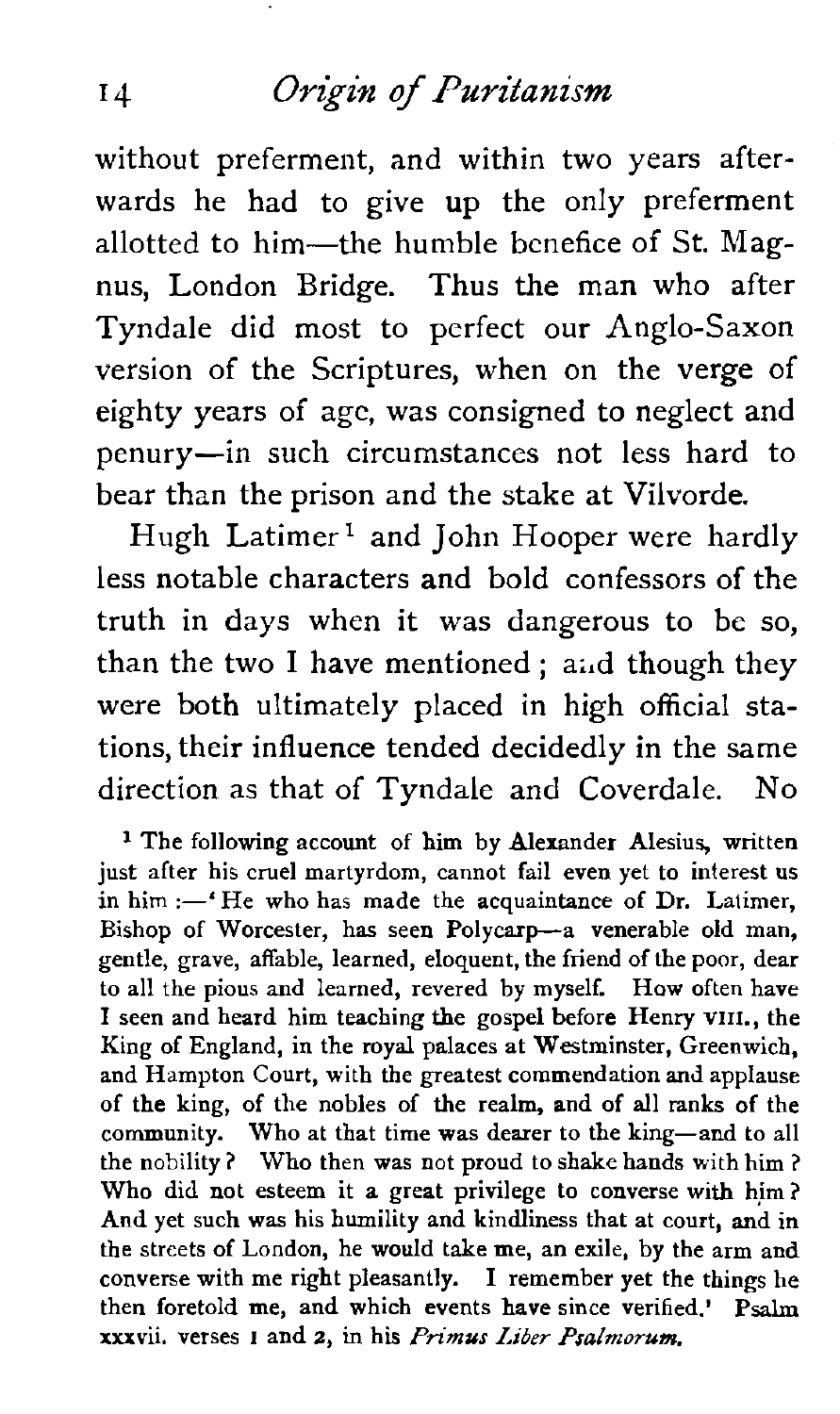one who reads the homely, racy, yet earnest sermons of the former, or the record of the theological discussion in which he took part at Oxford, will venture to identify him with Anglo-Catholicism in any shape or form. No one who studies the story of the latter can fail to own that if he was not, as Heylin affirms, the first Nonconformist in England, he was at least, as Principal Lorimer has recently shown, the father of that school of Moderate Puritans, who whether, as at first, under that name, or as in later times, under the name of Evangelicals or Low Churchmen, have clung to the Church of their fathers and made good their right to a place within her pale, emphasising her Protestant teaching,—striving in every possible way to foster her inner life, and her efficiency in every department of Christian work,-at times sympathising with the efforts made for further reform, and longing to draw closer the bonds between their own Church and the other churches of the Reformation. Early imbibing the principles of the Reformers, and obliged in consequence to flee from his native land, Hooper, after passing through many privations, found a refuge at Zürich. There he studied under Henry Bullinger,-Zwingli's successor,-who was honoured through him, and others, as well as more directly by his own writings, largely to aid the progress and determine the character of the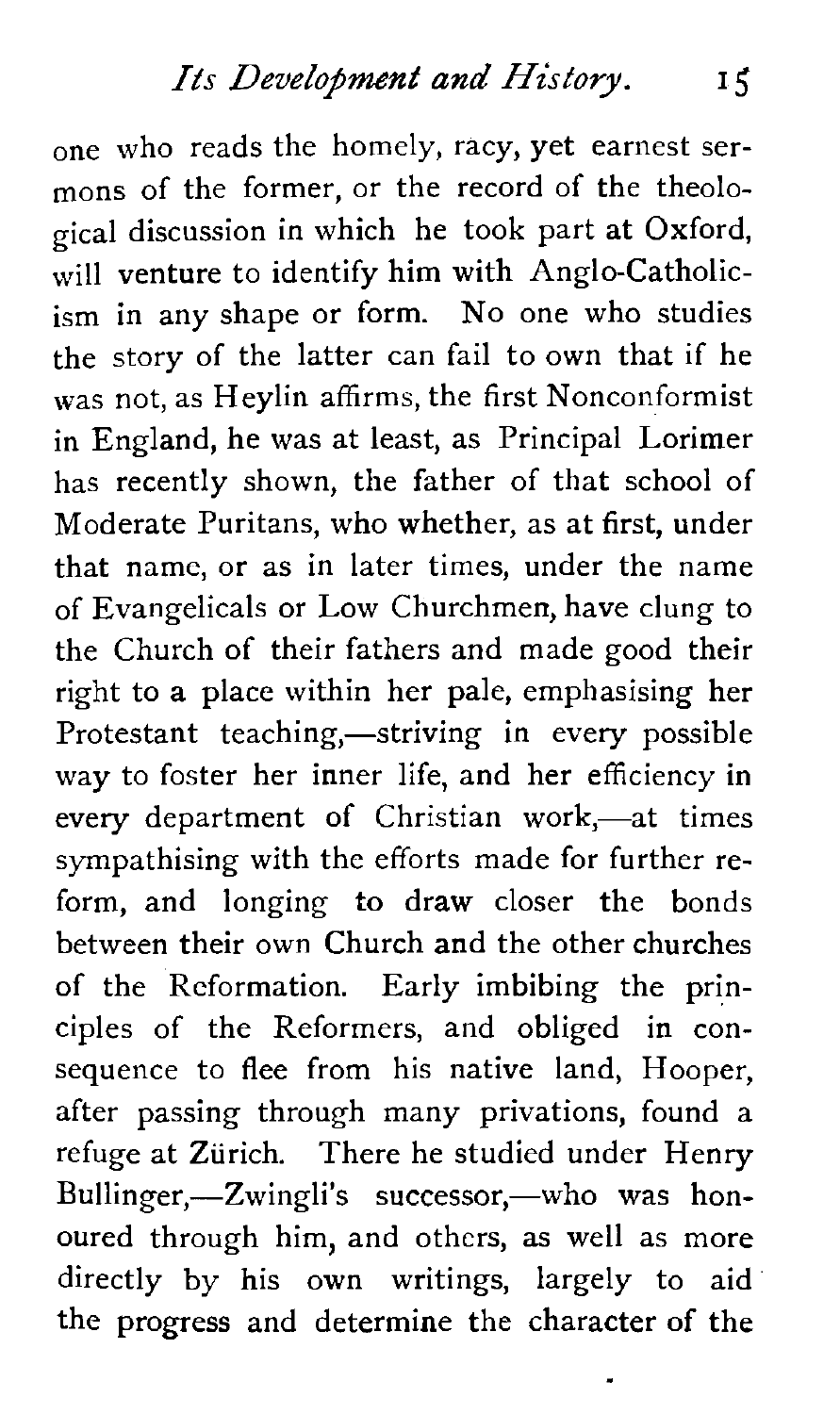Reformation in England. He brought back with him to his native country, much of the earnest faith and liberal thought of his teacher. Immediate scope was found for his great powers as a preacher, and notwithstanding his advanced opinions, he was speedily promoted to high office, being installed in one bishopric, and appointed administrator of another. It ought to be more generally known than it yet is, that long before proscribed Papist or contemned Baptist had ventured to put in a plea for toleration, this noblehearted Puritan Bishop had fully grasped its principle. In one of his earliest treatises he says : 'As touching the superior powers of the earth, it is well known to all them that have readen and marked the Scripture that it appertaineth nothing unto their office to make any law to govern the conscience of their subjects in religion.'l In one of the last letters written in the prison from which he passed to his martyrdom, and addressed to the Convocation then sitting, he gave still bolder utterance to his sentiments : ' Cogitate apud vos ipsos, an hoc sit piorum ministrorum ecclesiae officium, vi, metu et pavore corda hominum in vestras partes compellere. Profecto Christus non ignem, non *gladium, non carceres, non vincula*, non violentiam, non bonorum confiscationem, non regineæ majestatis terrorem media organa constituii *quibus* 

*Early Writings of Bp. Hooper*, p. 280.<br>  $- - - - - - - - - - - - - - -$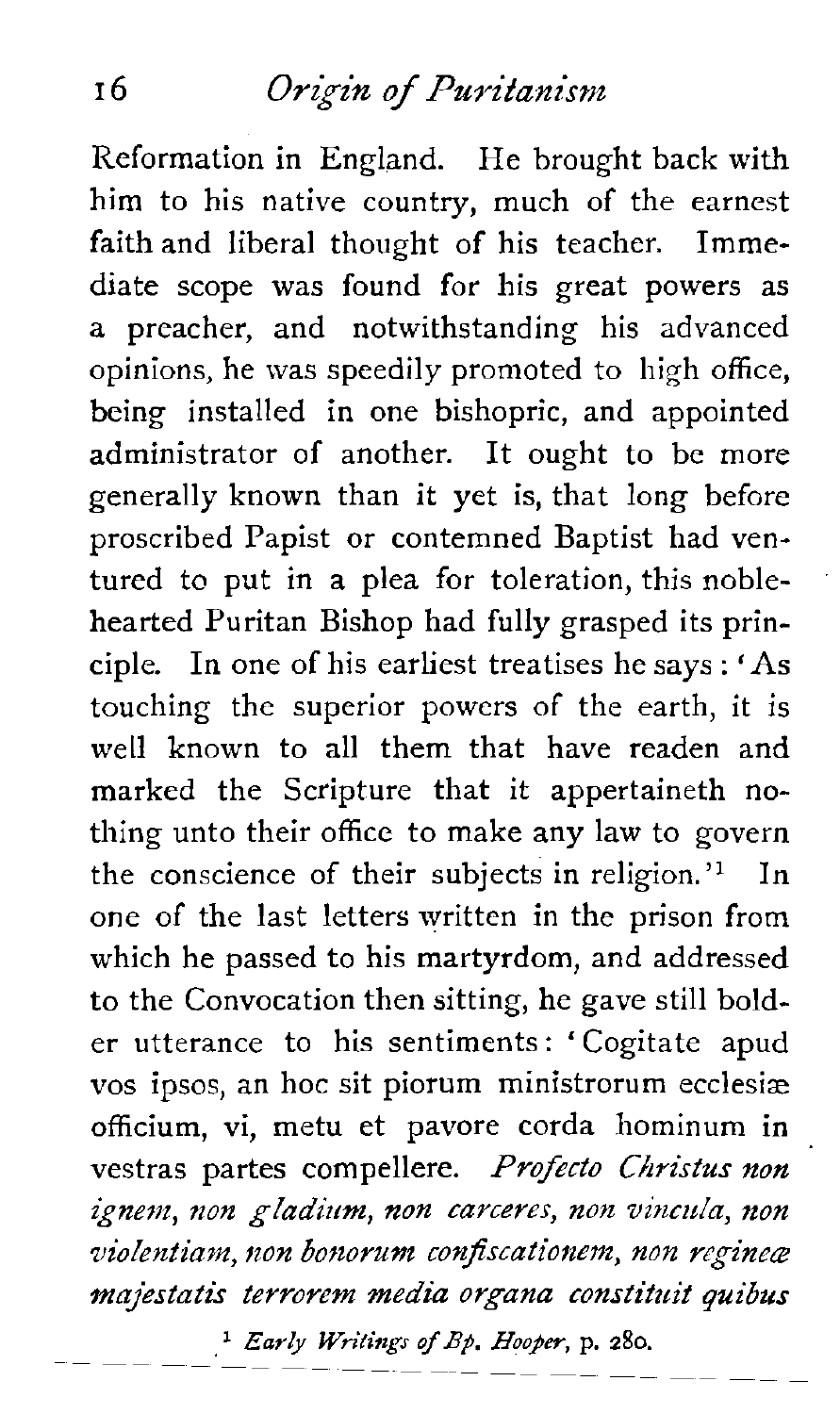#### *Its Development and History.* 17

veritas verbi sui mundo promulgaretur; sed miti ac diligenti prædicatione evangelii sui mundum ab errore et idololatria converti præcepit.'<sup>1</sup> Moreover, he firmly asserted that in matters of faith no authority of princes or bishops was to be acknowledged ' citra verbum Dei,' and that ' ipsa universalis ecclesiæ auctoritas nulla est nisi quatenus a verbo Dei pendeat.'

In several other respects Hooper was in advance of his time. In opposing the Bishop of Winchester's book on the Sacrament of the Altar, he maintained that 'it is ill done to condemn the infants of the Christians that die without baptism of whose salvation by the Scriptures we be assured ;' and said he 'would likewise judge well of the infants of the infidels who have none other sin in them but original . . . It is not against the faith of a Christian man to say that Christ's death and passion extendeth as far for the salvation of innocents, as Adam's sin made all his posterity liable to condemnation.' The following gems, selected almost at random from his earlier treatises, have all, more or less, a Puritan tinge. 'Men,' he says, 'may have the gift of God to interpret the Scripture unto other, but never **authority** to interpret it otherwise than it interpreteth itself. ' ' The Scriptures solely and the Apostles' Church are to be followed, and no man's authority, be he Augustine,

<sup>1</sup> *Later Writings of Bp. Hooper*, p. 386.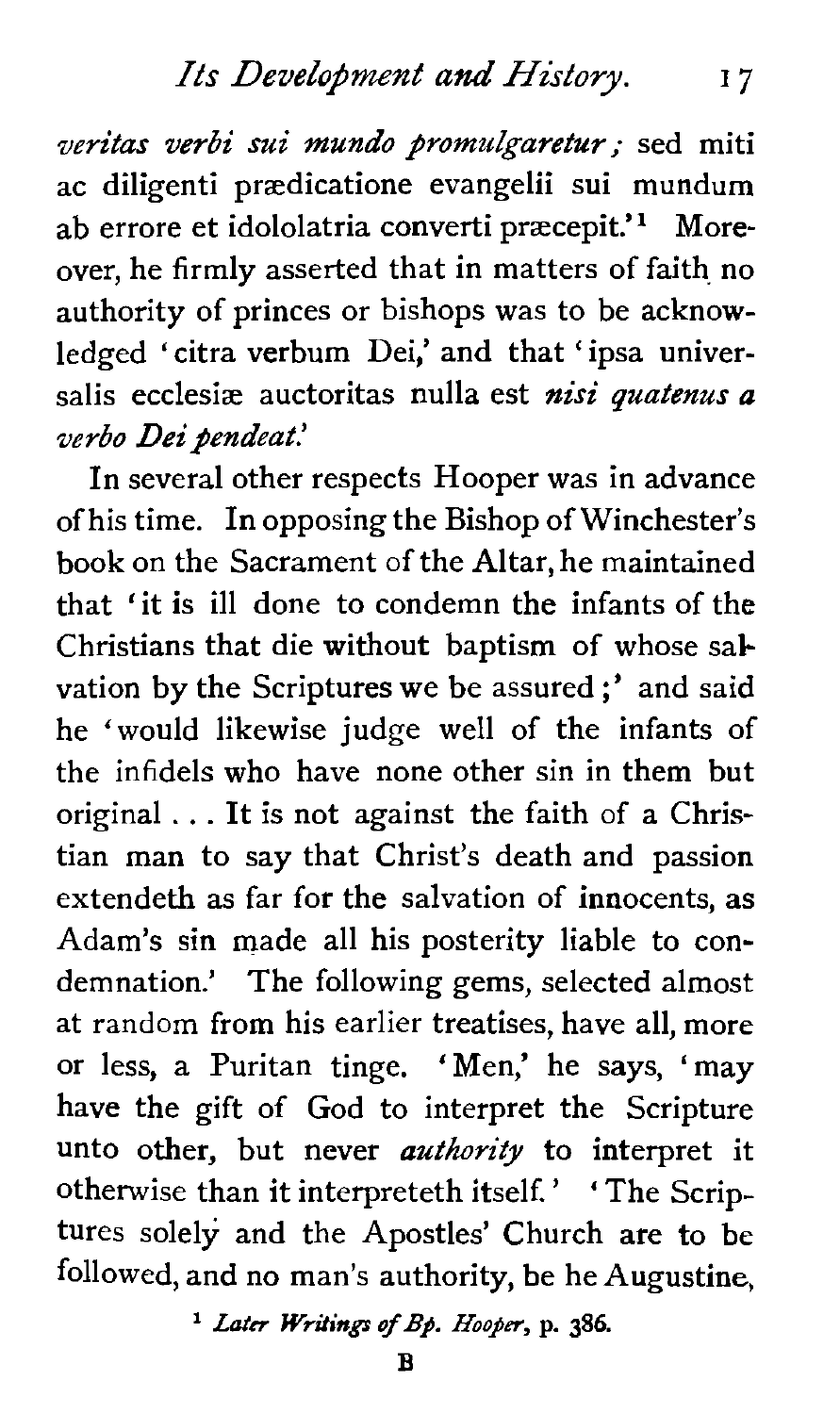Tertullian, or other, Cherubim or Seraphim.' ' Christ and his Apostles be grandfathers in age to the doctors and masters in learning. Repose thyself only upon the Church that they have taught thee by the Scripture. Fear neither of the ordinary power nor succession of Bishops, nor of the major part. ' ' God hath bound his Church and all men that be of his Church unto the Word of God. It is bound unto no title or name of men, nor unto any ordinary succession of Bishops or Priests ; 1 longer than they teach the doctrine contained in <sup>1</sup> Scripture no man should give hearing unto them.' 'There is no church can be governed without this <sup>1</sup> discipline, for where it is not there see we no godliness at all, but carnal liberty and vicious life.'

Perhaps however the most noteworthy of his early writings is his exposition of the ten commandments, and particularly his exposition of the fourth, where he explains that the rest of the Sabbath was necessary:  $first$ , to secure both to man and beast that periodic repose without which <sup>1</sup> they could never endure 'the travail of earth;' *second,* not that men might give themselves to idleness and pastime such as was then used among Christian peoples, but that, being free from the travail of the world, they might give themselves to <sup>l</sup> meditation on the works and benefits of God, the hearing of his Holy Word, and the care of the sick and poor; and *third*, that it might be to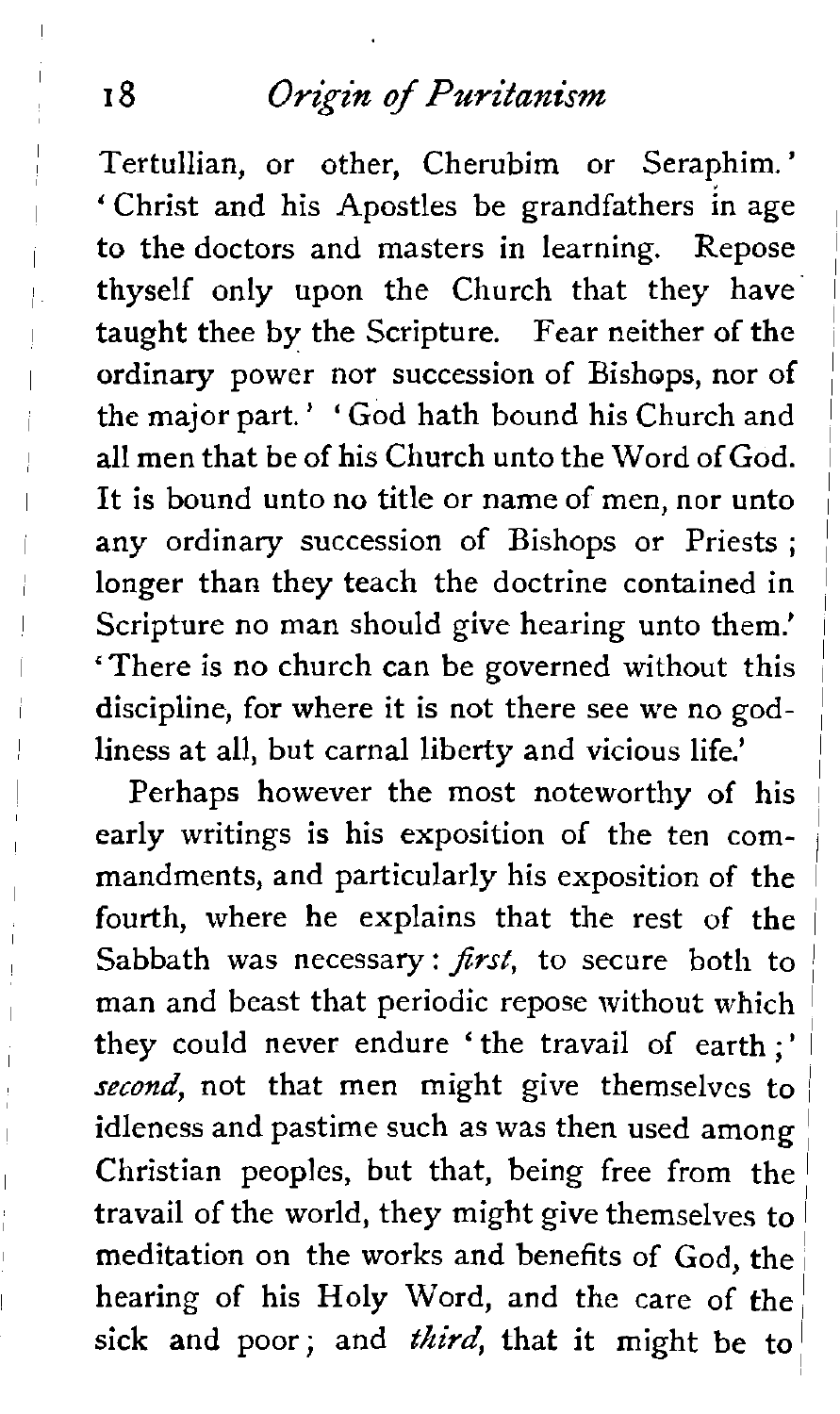them a standing type and figure of the everlasting rest that remaineth for the people of God. 'This Sunday,' he continues, 'that we observe, is not the commandment of men, as many say, that would, under the pretence of this one law, bind the Church of Christ to all other laws that they have ungodly prescribed unto the Church; but it is by **express words** *commanded that we should observe this day* **(Sunday) for** our *Sabbath.'^* The Puritans therefore of a later time, in contending against the Book of Sports and the pastimes by which the Lord's Day continued to be profaned in many parts of England, only resumed the contest which Hooper had begun-and revived the teaching he had learned from Bullinger, the most conservative in this respect perhaps of all the Reformers. He also favoured a more simple way of observing the Lord's Supper than was then in use, $2$  wore only on certain occasions the episcopal habits, and associated with himself in the administration of his extensive dioceses several superintendents, to whom he gave special charge of matters of discipline, as well as of the meetings of the clergy for studying the Word of God, and the simpler elements of religious truth.3

*'Early WritingsofBj. Hoofer,p.342.* **'Ibid.pp.536,537.** ' **Biographical Notice prefixed to Parker Society's edition of his works, pp. xvii, xix.** ' **No father in his household, no gardener in his garden, nor husbandman in his vineyard was more or better occupied than he in his diocese** . . . **in teaching and preaching to the people there.'**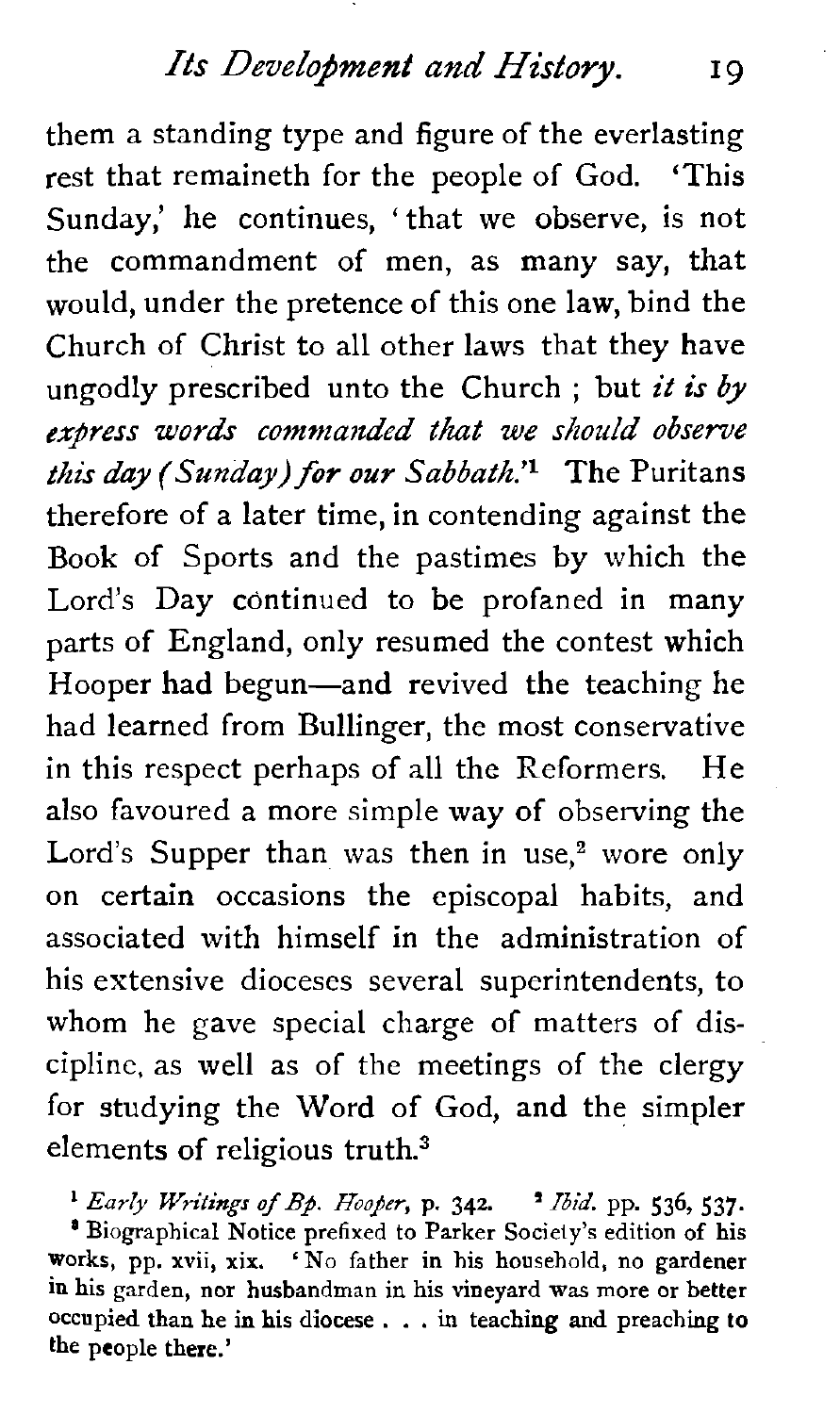Farrar, Bishop of St. David's, who 'suffered martyrdom about the same time, seems to have belonged to the same school as Hooper. So also did Ponet or Poynet, Bishop of Winchester, who drew up one of the earliest English Protestant Catechisms, befriended Knox at Frankfort, and was a member of his congregation at Geneva. Even Ridley, who at one time had contended so bitterly with Hooper, seems to have relented in his last days, and not only exchanged friendly greetings with his former antagonist, but expressed a hope that they might be one in red though they had been two in white. He had been zealous in removing from the .churches throughout his diocese altars and images, and providing tables for the administration of the Lord's Supper. He disputed ably at Oxford against transubstantiation, and he declared of the priestly robes thrust on him before his degradation that they were more ludicrous than an actor's in a play. Like Hooper and Latimer, he sealed his testimony with his blood rather than give place to Romish error and will-worship.

I do not venture to include among these pioneers and earliest representatives of Puritanism the name of the amiable, thoughtful, cautious but somewhat timid Cranmer. No doubt Dr. Hook and other High Churchmen of the present day are right in refusing to accept him as a representative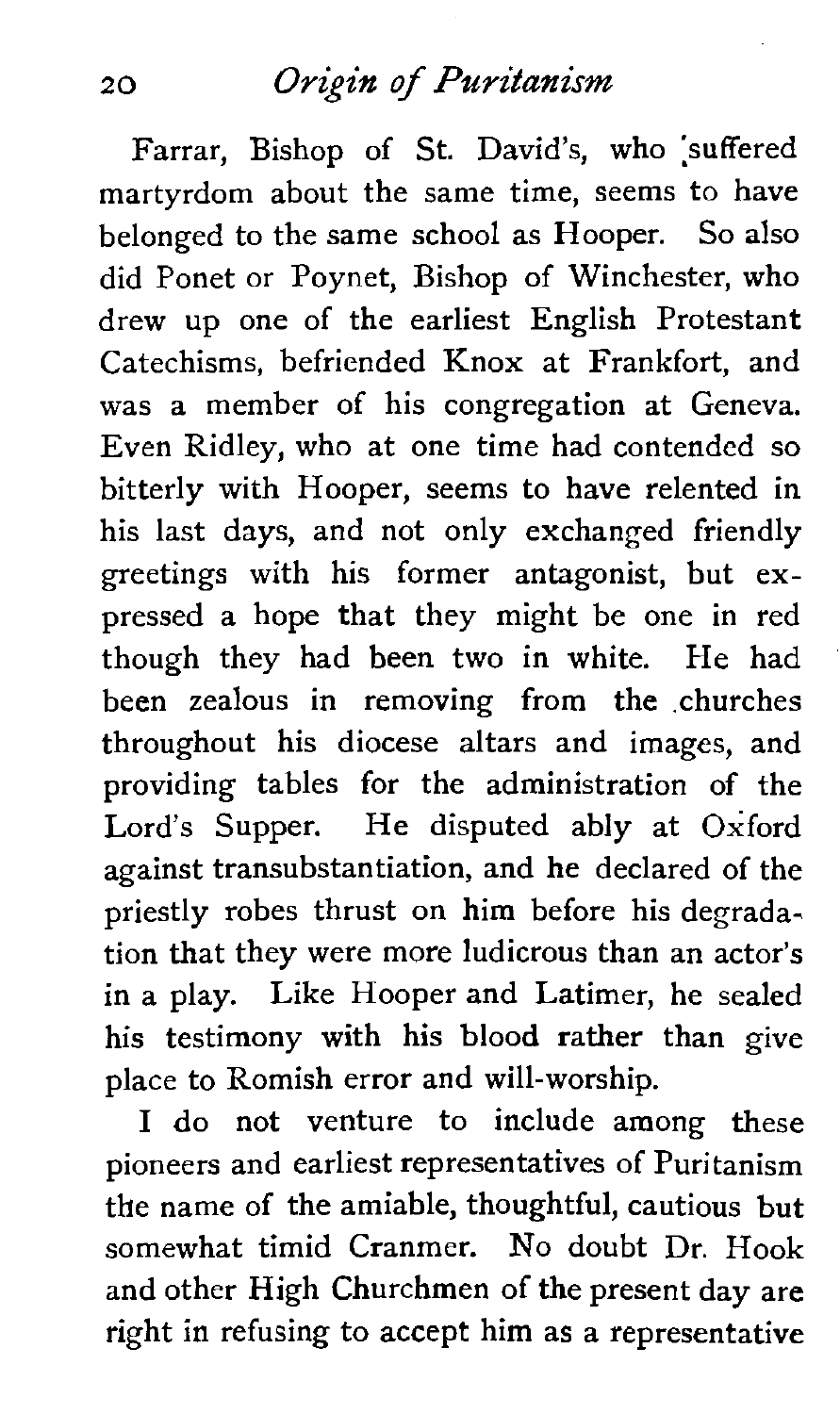of Anglo-Catholicism. His standpoint was more decidedly Protestant. Like several good men in the old church, he held, at least in his earlier days, that by God's law, a bishop and a priest were one, and in later life he defended with great ability and learning the Reformed doctrine of the Lord's Supper against Gardiner, Bishop of Winchester. From first to last he was not ashamed to own the ministers of the Protestant churches on the Continent as brethren in Christ, to encourage several of them to settle in England, and to provide for them while there. Once and again he invited the cooperation of their leaders in carrying out a scheme he had much at heart, for gathering in council their best men, and engaging them in preparing a common creed, the acceptance of which might bind them more firmly together, vindicate them from the reproaches of their adversaries, and supply an antidote to the'creed then being framed at Trent. He drew largely on foreign sources for the Articles he ultimately prepared for the English Church, and still more largely for the materials of the Catechisms he translated or sanctioned. But his own leanings were not towards such a sweeping reformation as had elsewhere been carried out, perhaps not decidedly in favour of all that before the death of Edward VI. he had been prevailed on to concede. He certainly laid it down in the preface to the English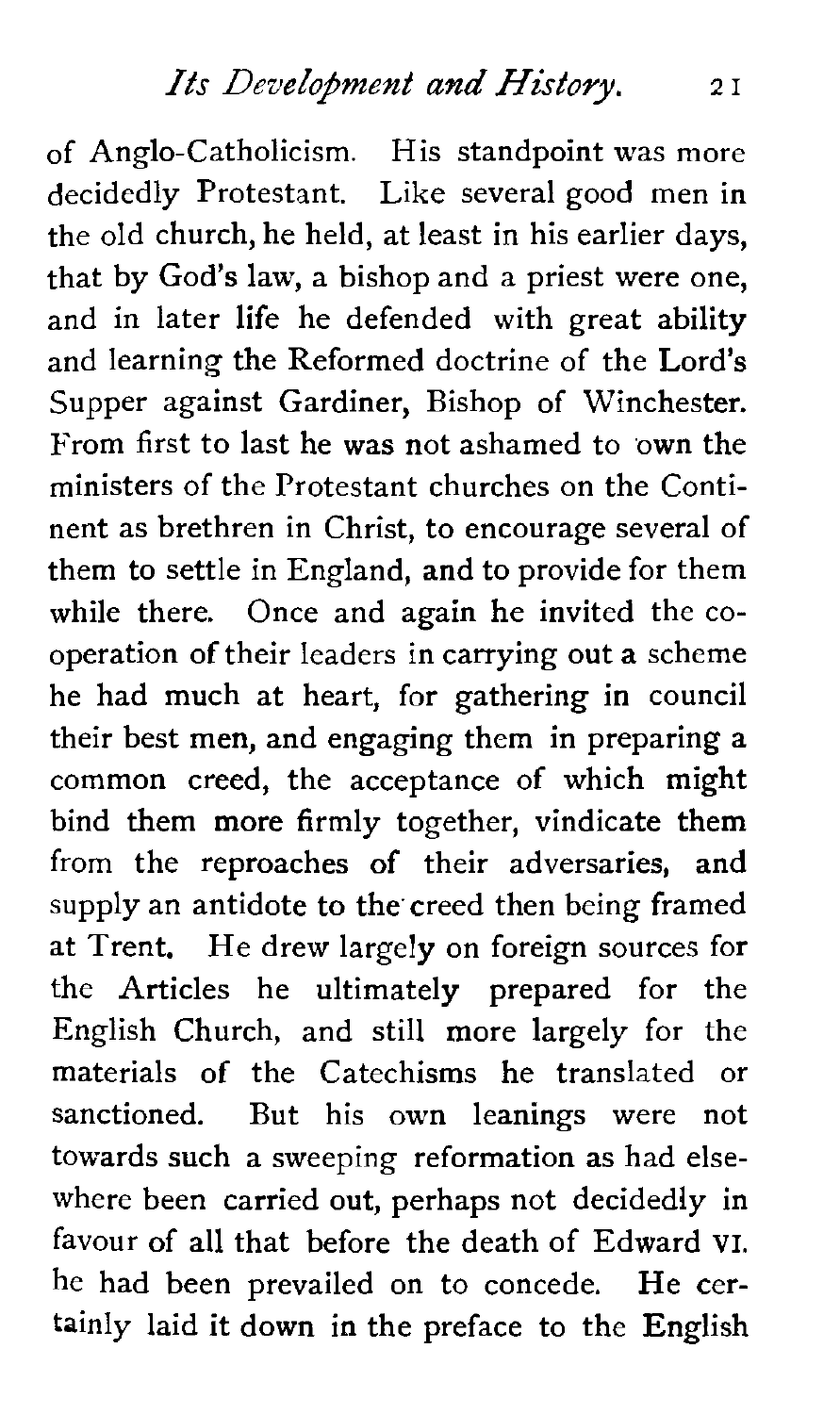ordinal that ever since the Apostles' days there had been three orders of ministers in the church. and resolutely adhered far more closely to the ancient forms of devotion than was done in the liturgies of the Reformed churches abroad. He urged with much persistence the injunction of kneeling in the act of receiving the communion as well as of wearing the old clerical habits. According to **A.** Lasco, he seems to have suggested the enforcing of the former by civil penalties, just as he had by the. same means compelled Bishop Hooper to accept consecration in the episcopal robes. He somewhat resented the deference of the Privy Council to Knox and the more thoroughgoing Reformers, and spoke of them as' glorious and unquiet spirits which can like nothing but that is after their own fancy,' and denounced their principle (which however he somewhat misunderstands or misstates) ' that whatsoever is not commanded in Scripture is against Scripture' as 'the chief foundation of the Anabaptists and divers other sects.<sup>'1</sup> He was, however, a truehearted Protestant, and one for whom all truehearted Protestants in the church he adorned have abundant cause to thank God, for the noble service he was honoured to  $do^2$ 

**l Lorimer's John Knox and** *the Church* **of** *England,* **p. 104.** 

**a Perhaps at a time when it has become a sort of fashion to disparage him, the following testimony to his worth by a grateful Scottish exile whom he had sheltered and befriended may not be**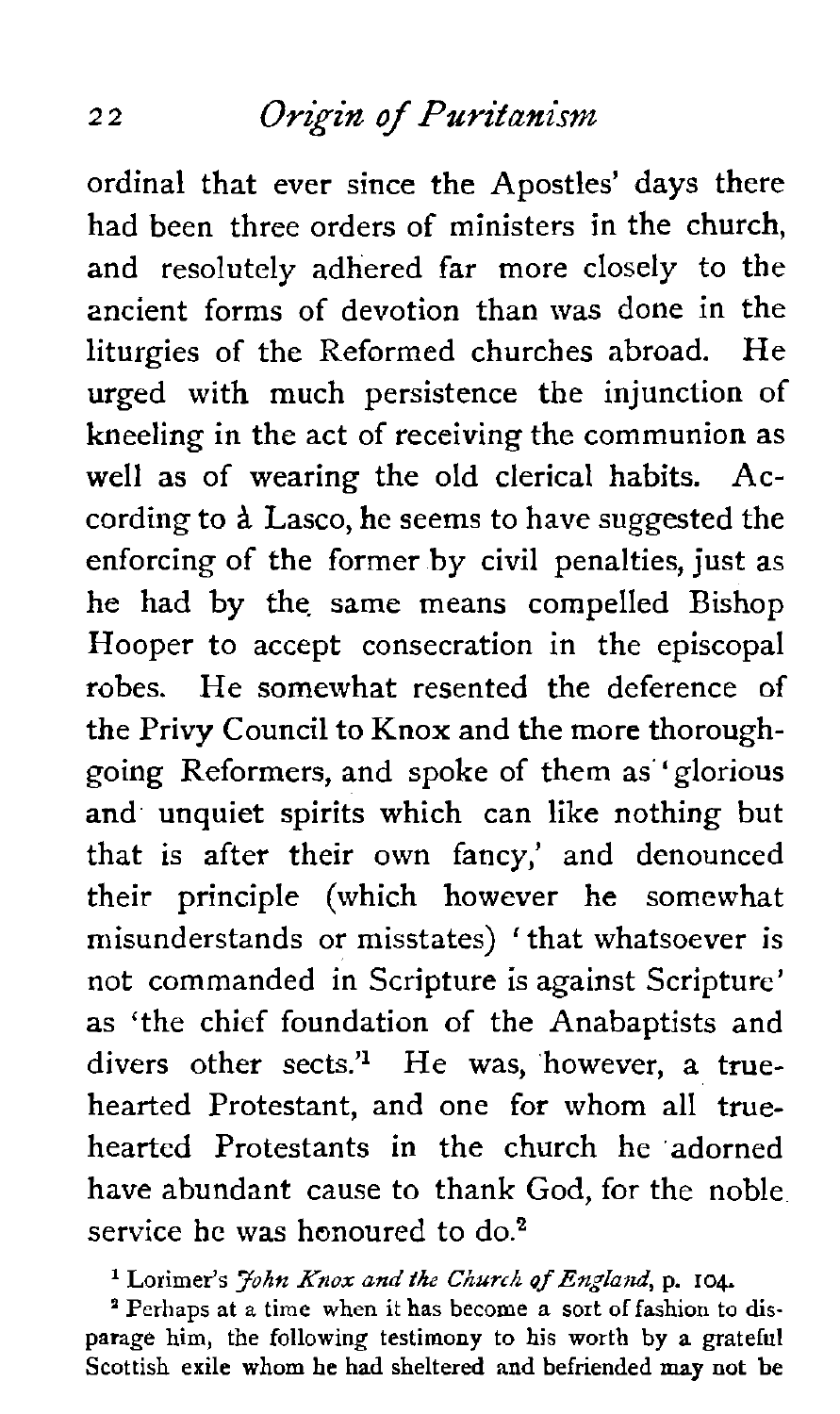It would be unpardonable for a Scotchman, in such a sketch as this, to omit all reference to John Knox. No doubt he was in one sense a foreigner in England, as were Bucer, Martyr, **A** Lasco, and others from the Continent, whose counsel and aid were welcomed by the young king and his advisers, But Knox was more closely allied to them in speech, and, from the first, could, be utilised as a public preacher in the National Church. By the offices they conferred on or offered to him it is evident that they looked on him as more of kin than the others. By the course he followed it is evident that he acknowledged the kinship, and was not unprepared to sink the Scot in the Briton, and, that, so far as conscience suffered him, he was ready to aid the reforming party in England in the great work they had in hand. Freed from his

deemed out of place. It is thus Alesius, then Professor of Divinity at Leipzig, in the epistle dedicatory to his Commentary on the Romans, addresses his former patron : 'Te enim tanquam parente istic usus sum, ad te in omnibus difficultatibus pro consilio et auxilio tanquam ad sacram anchoram confugi. Tua opera et opes semper mihi expositee erant . . . Hunc [meum] amorem mirifice auget admiratio excellentis doctrinæ tuæ et acerrimi judicii, magnæ sapientiæ, gravitatis, moderationis, clementiæ in deliberationibus et judiciis, assiduum et indefessum studium in quærenda et eruenda veritate . . . munificentia in conquerendis et alendis hominibus doctis **ex** omnibus nationibus.' Finally, he testifies that in his lifelong wanderings, which had brought him into contact with men of many cities and nations, he had nowhere met a bishop more learned, more grave, prudent, pious, humane and liberal, and that he only refrains from saying more because he knows it would offend the Archbishop's modesty.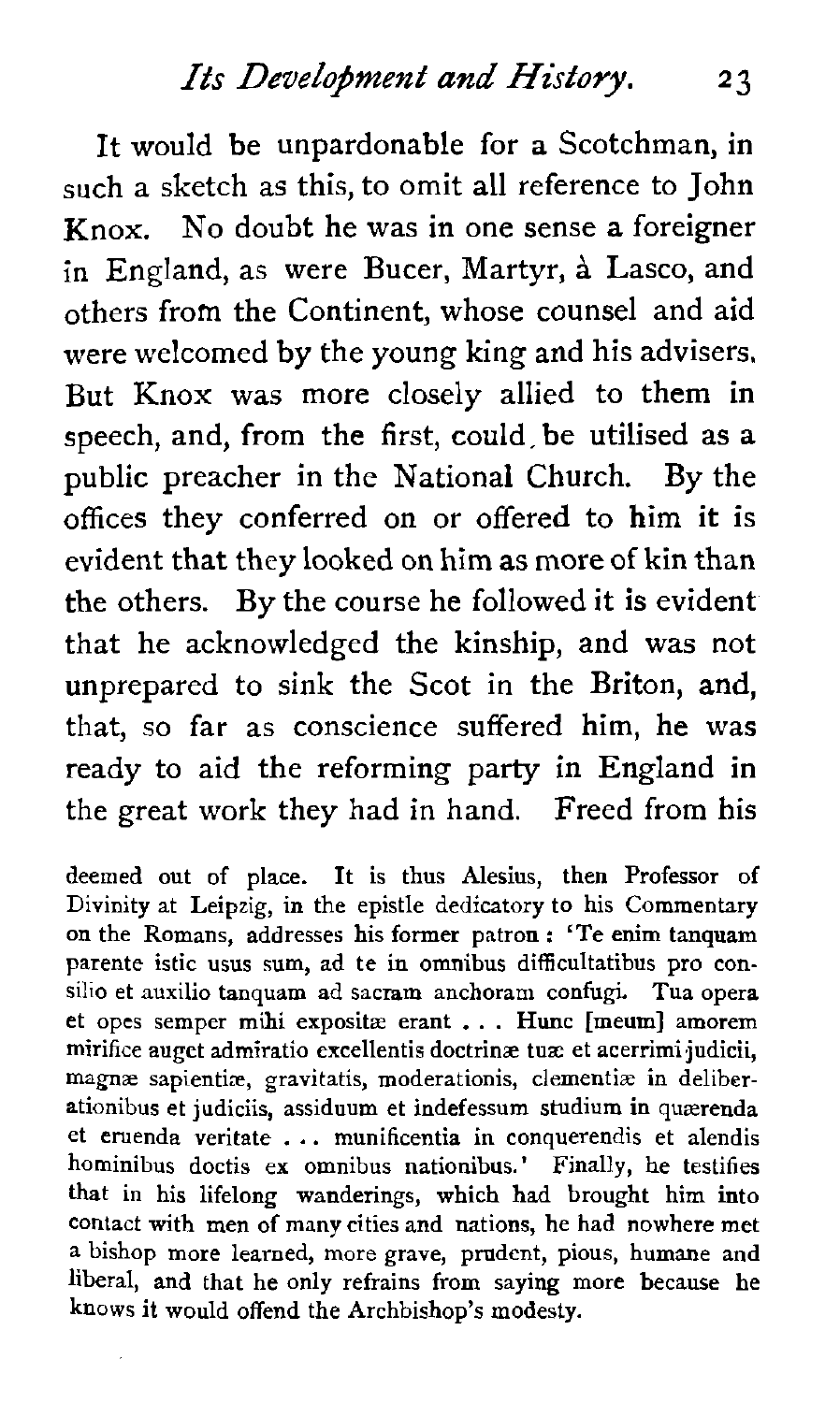captivity in the French galleys through English influence, he was first sent as special preacher to Berwick, then to Newcastle, and the neighbouring parts, disputing while there before Tunstal, Bishop of Durham and his doctors, against transubstantiation and the other errors connected with the Romish mass. He was next appointed to be one of the King's six chaplains, to whom, as Dr. Hook in his Lives of the Archbishops of Canterbury<sup>1</sup> informs us, very large powers were at that time conceded. In this office he had not only occasionally to preach before the king and court, but also to itinerate in various districts of England, and by preaching, conference, and disputation, endeavour to wean the people from their old superstitions, and win them over to the new faith. He was offered the bishopric of Rochester for the express purpose of securing that a man of energy and resolution should be near the cautious and somewhat timid primate to encourage him, and also spur him on when occasion called. This proffered honour he declined ; but as one of the royal chaplains he zealously discharged the duties of his office, and helped in various ways the progress of the Reformation. He was consulted in regard to the Forty-two Articles and the second Prayer Book of King Edward, and from the documents recently recovered and printed by Principal Lori-<br>
—————————<sup>1</sup> New Series, vol. v. p. 13.  $---$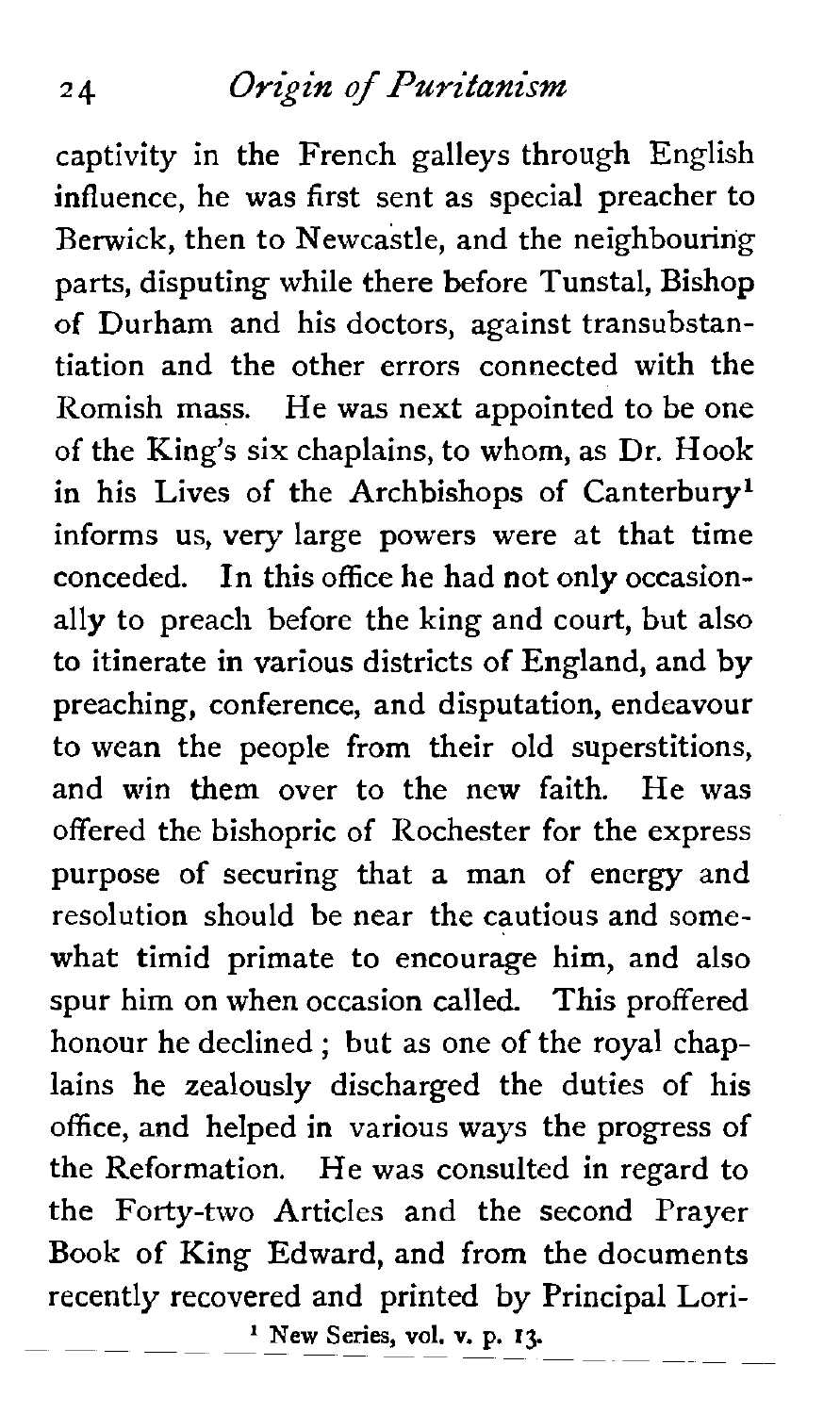$mer<sup>1</sup>$  it is evident that he took an active part in the revision of both. To the last he contended against kneeling in the act of receiving the Lord's Supper, and did this with such persistence and effect that, after the book was already printed off, an additional rubric was directed to be inserted on a fly-leaf, explaining that this posture was meant solely as a token of thankfulness for the benefits received through the ordinance, but in no sense as an act of homage to 'any real and essential presence there being of Christ's natural flesh and blood.' This has come to be known among High Churchmen as the black rubric, and was unquestionably one of the most Protestant things in this second Prayer Book of Edward VI.<sup>2</sup>

John **A** Lasco, who, as superintendent of the foreign churches in England, occupied a position apart from the National Church, owed that position

her brother, did so with a few changes which made it less acceptable to the Puritans. In particular she took care to expunge the above rubric, as well as to prefix to the sentences addressed by the minister to the communicants certain words from Edward's first Book which might, at least, leave room for the view which the rubric was intended to exclude. The restoration of this rubric was repeatedly desired by the Puritans in the time of Elizabeth's successor, but, so far as I know, in vain. It was certainly left out in the Prayer Books of Charles I. Its insertion was urged by Archbishop Ussher and other moderate men in **1640,** but it was not till 1661 that it was authoritatively restored, and then only in a somewhat weakened form.

<sup>&#</sup>x27; *John Knox and the Church of England,* pp. **109,** I **1 I, 267.** He had administered the Lord's Supper in a simpler form at Berwick. ' Elizabeth, while professing to re-establish this very book of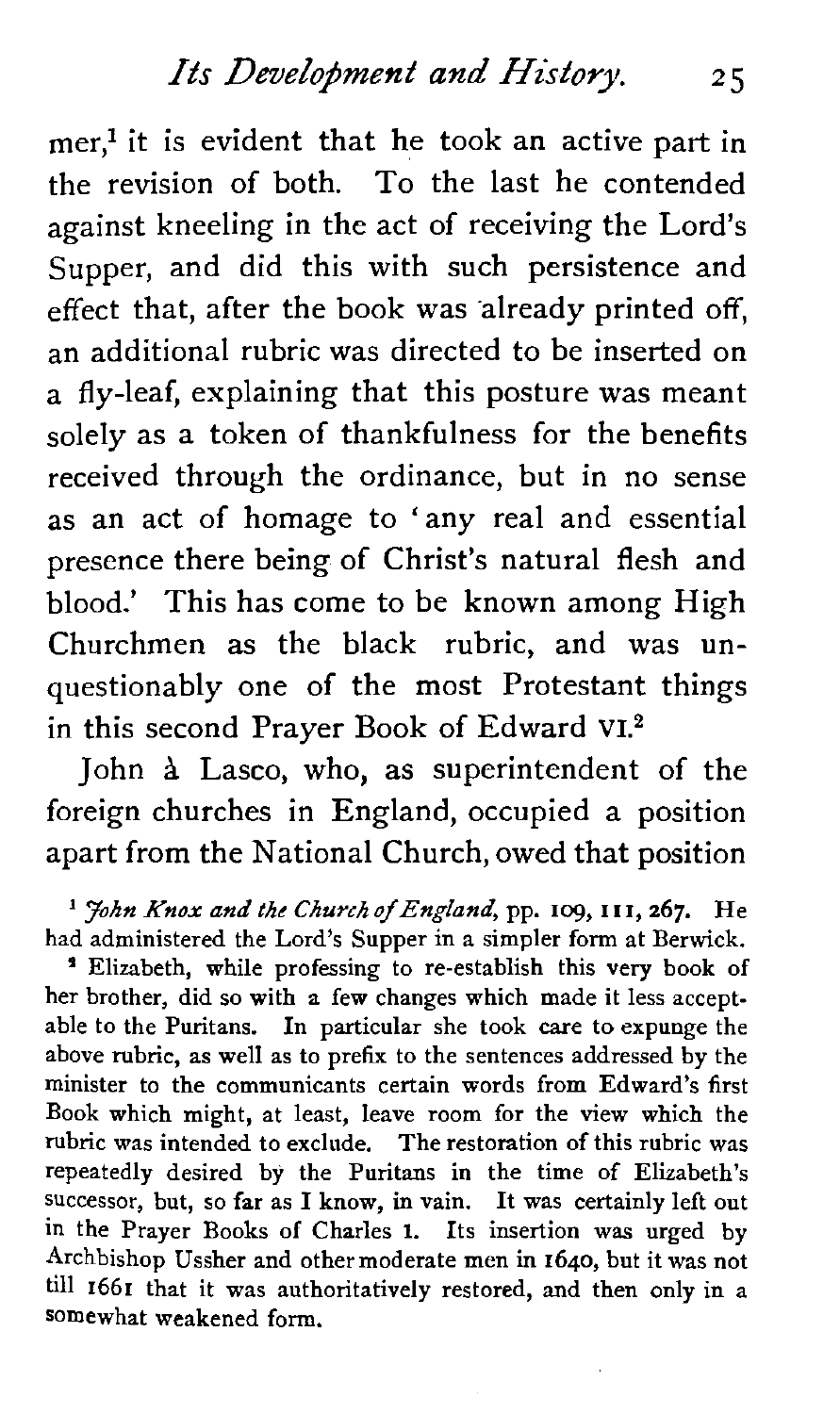to the high esteem in which he was held by Cranmer and the advisers of the king. He was often consulted by them on the affairs of the Church, and stood by Knox in his controversy about the mode of receiving the Lord's Supper, and with Hooper in his controversy about the vestments. In his congregations he generally followed simpler forms than were yet sanctioned for the National Church. In the epistle prefixed to his *Forma ac* Ratio *Tota Ecclesiastic! Ministerii*  in Peregrinorum Ecclesia Londini instituta he expressly affirms that, as England **was** not then deemed ripe for the complete reformation which the king and his advisers desired it to attain, he had been authorised by the Privy Council and encouraged by the king to draw up for the churches of these Protestant refugees a constitution in strict accordance with Scripture precept and Apostolic practice, and without slavishly adhering to rites and ceremonies of human origin, in order that when the time should come when the laws could be more unreservedly amended, and the nation, as a whole, could bear a more thorough Reformation, it might have, in the practice of these friendly churches within its own borders, a model on which it could rely and to which it might be inclined to defer. The arrangements made in  $\alpha$  Lasco's book in regard to worship and discipline<br>resemble generally those of the Reformed churches resemble generally those of the Reformed churches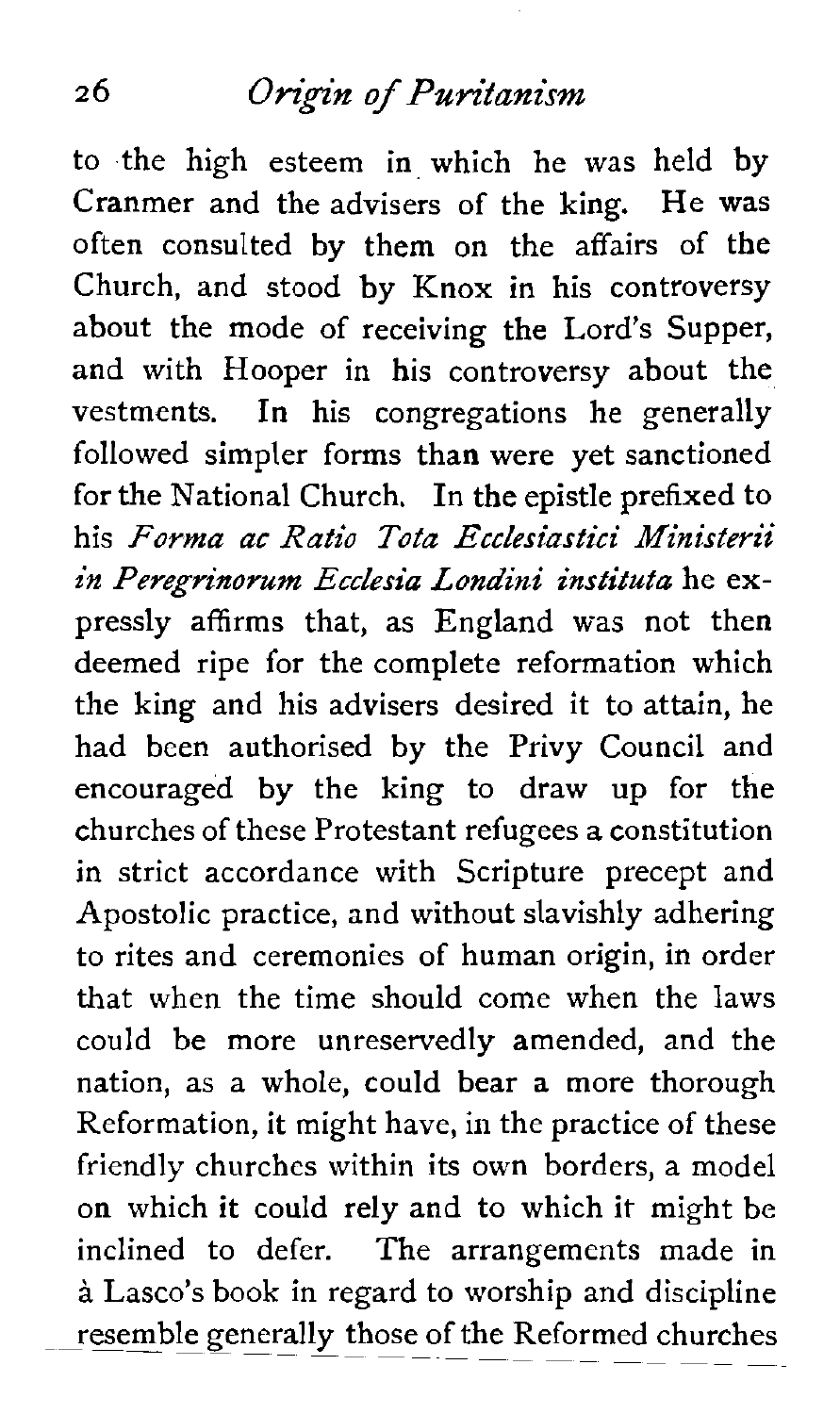on the Continent, save that the communicants neither stood nor knelt, but sat, when receiving the bread and wine in the Lord's Supper.<sup>1</sup> To a large extent these arrangements were adopted by Knox among the English exiles at Genevaprobably just because they had virtually received the approval or toleration of Edward VI. and his Council. To the same extent and probably for the same reason they were in **1560** adopted also in Scotland. There was one material difference, however, which it is right I should mention. **A** Lasco, while holding with Jerome and even with Cranmer in his earlier days, that by the Divine law *idem erat Presbyter qui Episcopus*, held also that it was agreeable to Scripture that the presbyters or ministers should have a fixed president selected from among their own number and duly set over them. He did not, like Knox in the First Book of Discipline, represent such superintendency as an extraordinary and temporary function in the church, but regarded it as an ordinary and permanent one ; though still the superintendent in his view was of the same order as the other ministers, and there was no duty devolved on him which in case of need an ordinary presbyter might not undertake.

The English Reformation then, we are warranted

*I Ioannis à Lasco Opera* (Kuyper's edition), vol. ii. pp. 10, 163. **This** ' Forma' **was used from 1550 and printed in 1551.**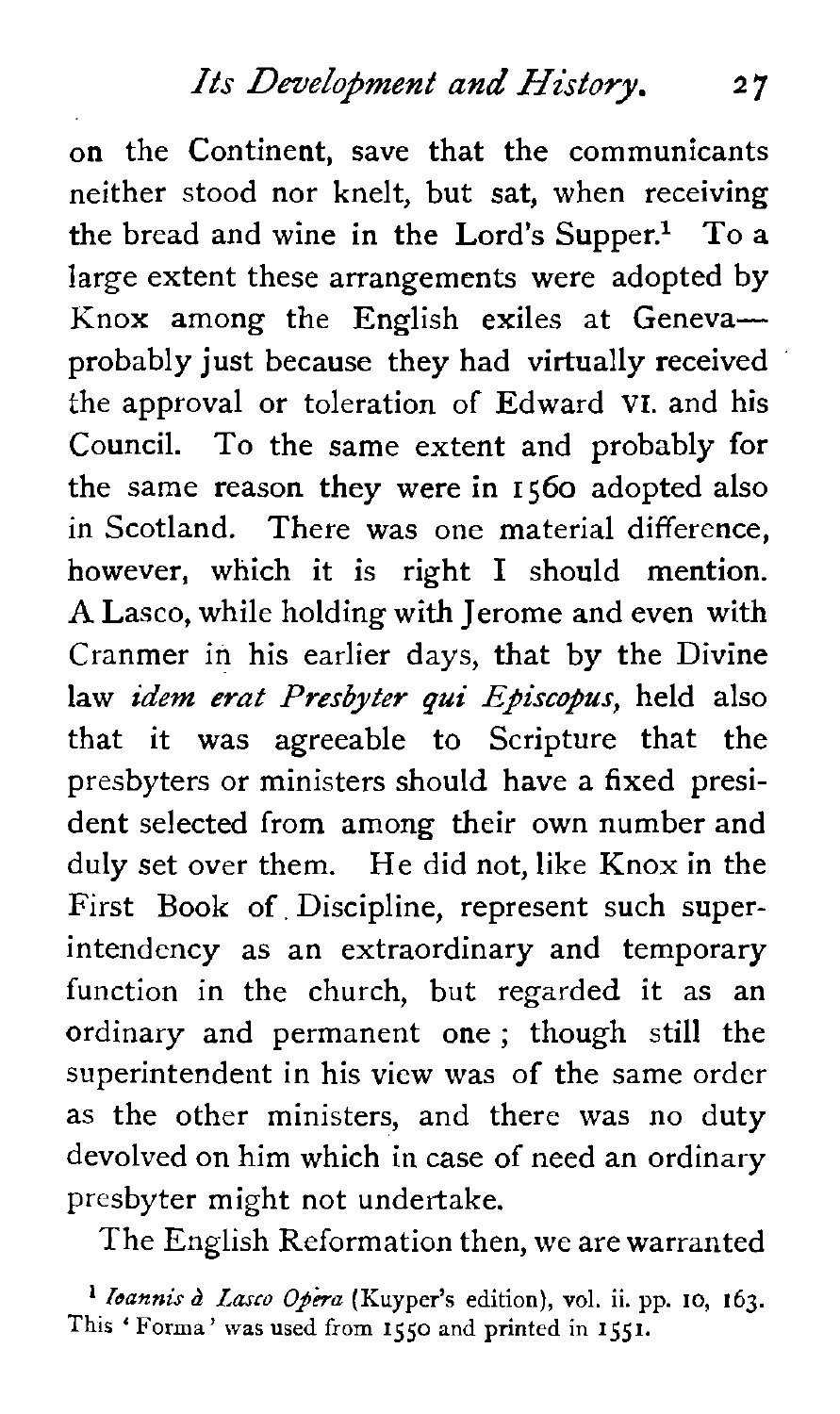to conclude, had not yet advanced so far as the king and his advisers desired it should. There was much they thought still remaining to be done, and which could not well be done, to insure its completeness as well as its more general acceptance till the king should attain ripe age-be able to bring his full influence to bear both on his nobility and his people, and along with his Parliament give final legal sanction to it. But already the movement had been pushed on beyond its native strength. Favoured by the king, and many of the educated classes, and the burgesses of the larger towns, it had penetrated but partially among the nobility, and the uneducated masses in the provinces. Notwithstanding the itinerant labours of the royal chaplains and other special preachers, the country had been but partially evangelised. The people, where not positively hostile, were largely indifferent, and unprepared to stand by the new faith when the countenance of authority was withdrawn. Thus a terrible reaction set in when his sister Mary ascended the throne, and the support of the authorities was transferred to the other side. No doubt the cruelties then perpetrated under colour of law burned deep into the heart of the nation that hatred of Rome which it has ever since retained, and prepared even many of the uninstructed masses in the provinces ultimately to welcome or to tolerate changes to which originally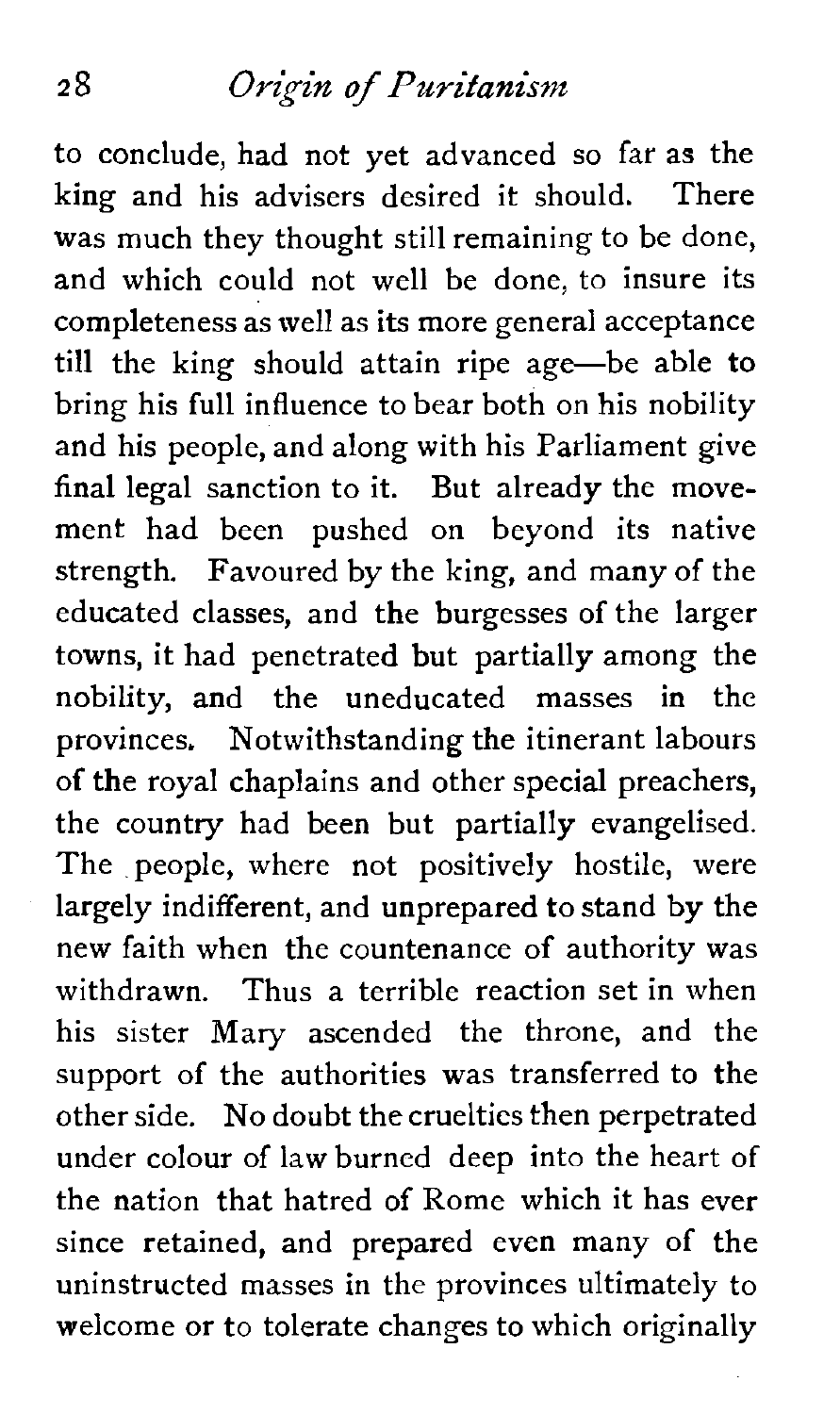#### *Its Development and History.* 29

they were not inclined. This unfortunate queen has been known ever since as the Bloody Mary. Her brief reign might well be termed the ' killing time' in England, as the reign of Charles **11.** was in Scotland, and however some in our day may palliate or minimise its excesses, enough by almost universal consent remains to brand with infamy the queen and her advisers. Five bishops, a considerable number of inferior clergy, and a goodly contingent of pious laymen, about 280 altogether, are said to have been burned at the stake or otherwise to have suffered for their faith.<sup>1</sup>

The homely narrative of Foxe, the great martyrologist, has made us all familiar with the sad story of the sufferings and heroism of these martyrs, and though in recent times it has been fiercely assailed it still deservedly retains not a little of its old popularity.

While their leaders thus nobly bore witness at the stake to the truths which aforetime they had taught, many of the reforming clergy who had occupied less prominent positions deemed it their duty to act on the counsel of our Lord (Matt. **X.**  23), and for a time to leave their native land and

**<sup>l</sup>It is thus Alesius records the grief and horror which these cruelties aroused among Protestants at the time** : ' **Recens plaga**  recrudescere facit vetus vulnus, cui cicatrix obduci cœpit. **vivis episcopis crematis post Polycarpum vix scio extare exemplum etiam apud illos qui fuemnt Christiani nominis jurati hostes, et jam in Anglia vivi ad palum comburuntur episcopi quorum vita et doctrina vere Apostolica fuit** ! '